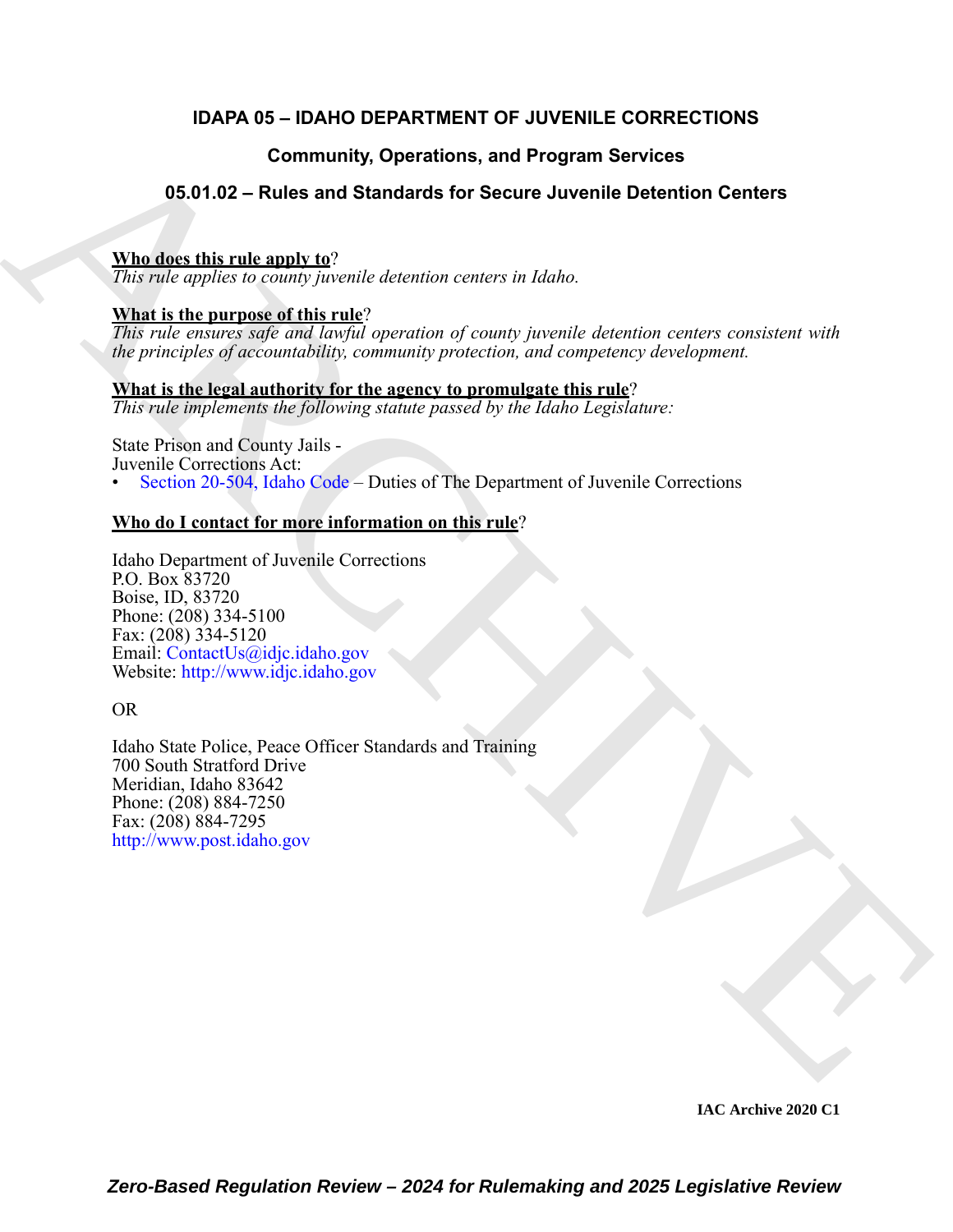# **Table of Contents**

### **IDAPA 05 - IDAHO DEPARTMENT OF JUVENILE CORRECTIONS** 05.01.02 - Rules and Standards for Secure Juvenile Detention Centers

|  | 010. Definitions. <u>And a communications</u> and a control of the control of the control of the control of the control of the control of the control of the control of the control of the control of the control of the control of |  |
|--|-------------------------------------------------------------------------------------------------------------------------------------------------------------------------------------------------------------------------------------|--|
|  |                                                                                                                                                                                                                                     |  |
|  |                                                                                                                                                                                                                                     |  |
|  |                                                                                                                                                                                                                                     |  |
|  |                                                                                                                                                                                                                                     |  |
|  |                                                                                                                                                                                                                                     |  |
|  |                                                                                                                                                                                                                                     |  |
|  |                                                                                                                                                                                                                                     |  |
|  |                                                                                                                                                                                                                                     |  |
|  |                                                                                                                                                                                                                                     |  |
|  |                                                                                                                                                                                                                                     |  |
|  |                                                                                                                                                                                                                                     |  |
|  |                                                                                                                                                                                                                                     |  |
|  |                                                                                                                                                                                                                                     |  |
|  |                                                                                                                                                                                                                                     |  |
|  |                                                                                                                                                                                                                                     |  |
|  | 220. Prohibited Contact And Prison Rape Elimination Act (PREA) Compliance.  13                                                                                                                                                      |  |
|  |                                                                                                                                                                                                                                     |  |
|  |                                                                                                                                                                                                                                     |  |
|  |                                                                                                                                                                                                                                     |  |
|  |                                                                                                                                                                                                                                     |  |
|  |                                                                                                                                                                                                                                     |  |
|  |                                                                                                                                                                                                                                     |  |
|  |                                                                                                                                                                                                                                     |  |
|  |                                                                                                                                                                                                                                     |  |
|  |                                                                                                                                                                                                                                     |  |
|  |                                                                                                                                                                                                                                     |  |
|  |                                                                                                                                                                                                                                     |  |
|  |                                                                                                                                                                                                                                     |  |
|  |                                                                                                                                                                                                                                     |  |
|  |                                                                                                                                                                                                                                     |  |
|  |                                                                                                                                                                                                                                     |  |
|  |                                                                                                                                                                                                                                     |  |
|  |                                                                                                                                                                                                                                     |  |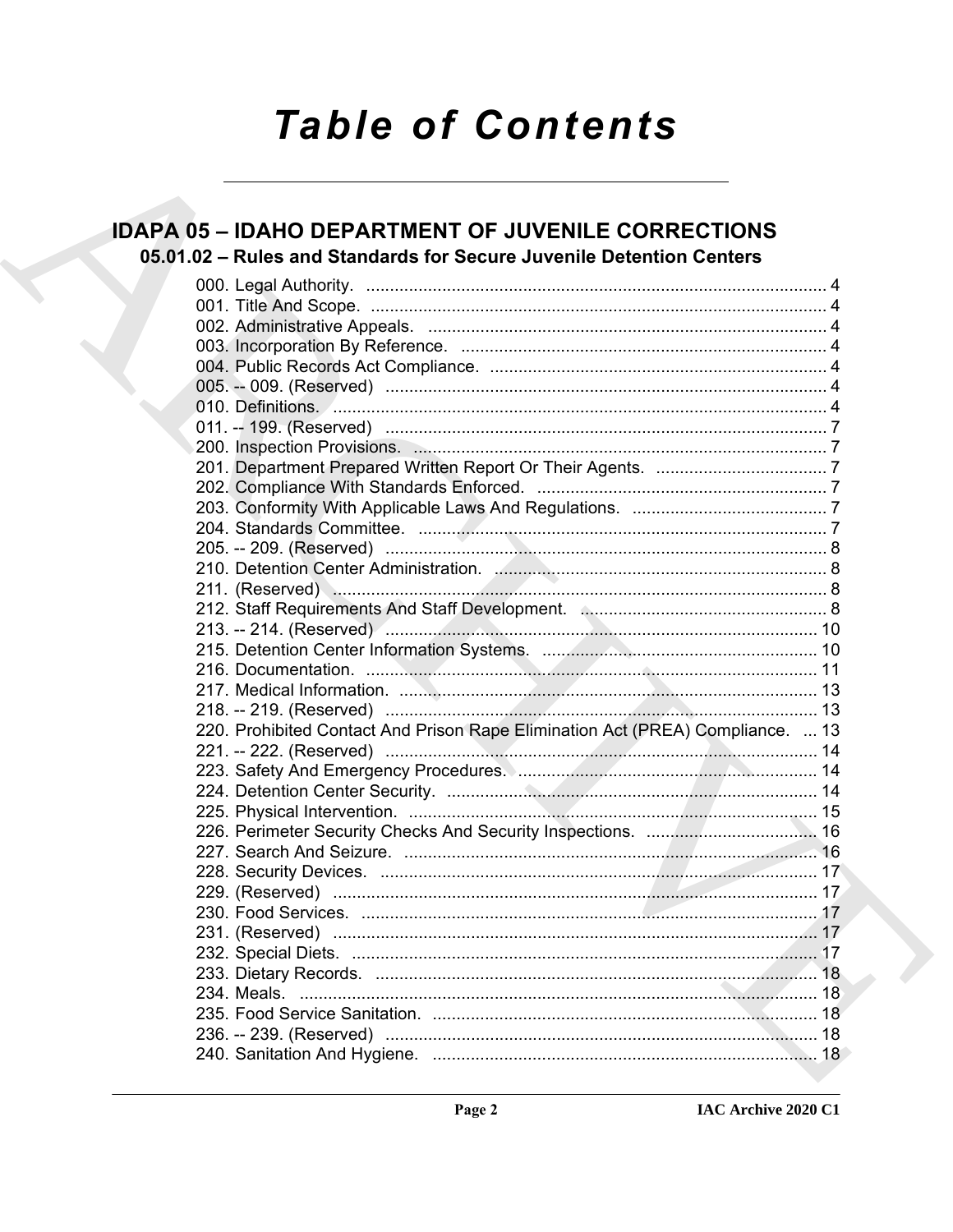### Table of Contents (cont'd)

|  | 19 |
|--|----|
|  |    |
|  |    |
|  |    |
|  |    |
|  | 21 |
|  |    |
|  |    |
|  |    |
|  |    |
|  | 24 |
|  |    |
|  | 24 |
|  |    |
|  |    |
|  |    |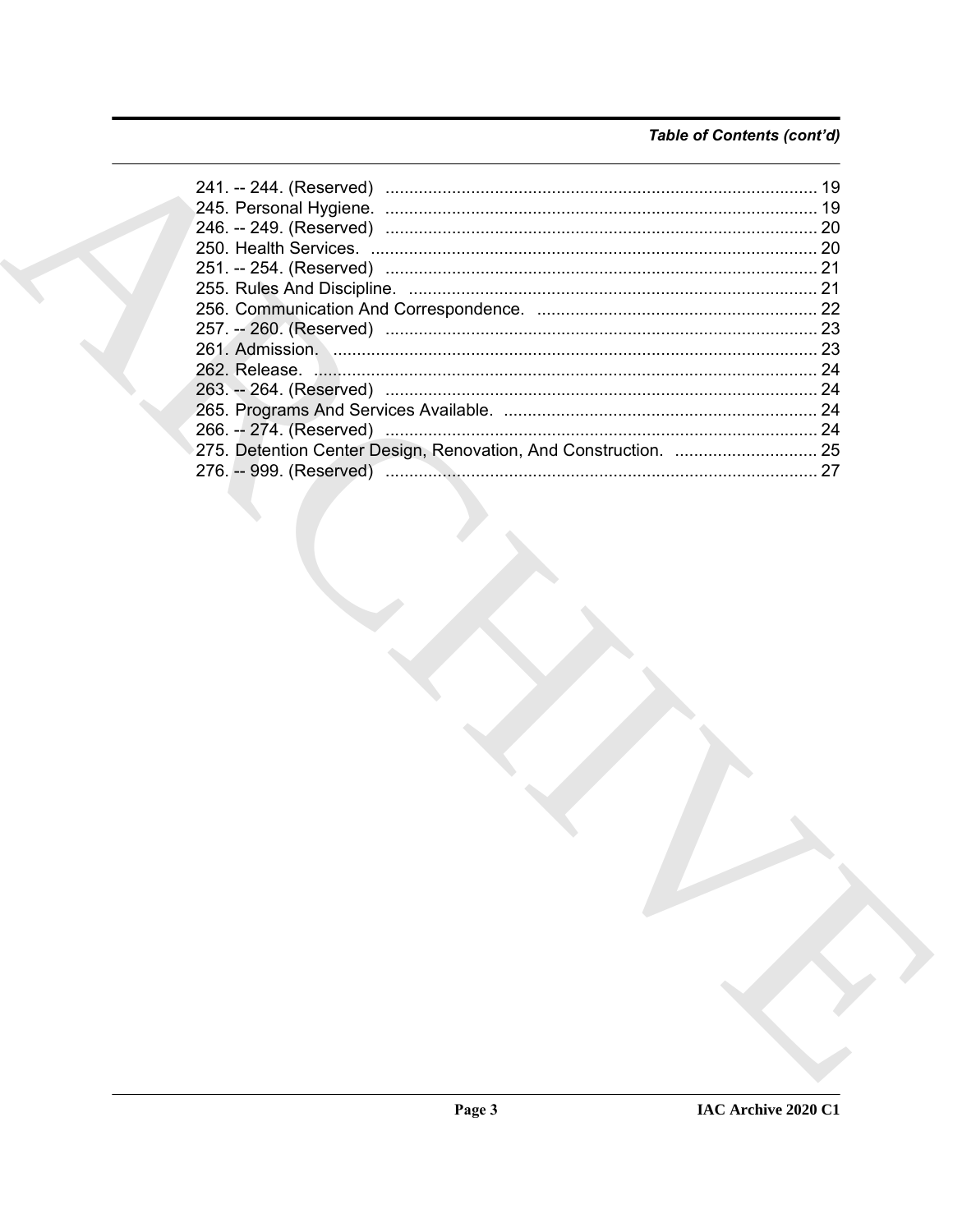### **IDAPA 05 – IDAHO DEPARTMENT OF JUVENILE CORRECTIONS**

#### <span id="page-3-23"></span><span id="page-3-21"></span><span id="page-3-3"></span><span id="page-3-2"></span><span id="page-3-1"></span><span id="page-3-0"></span>**05.01.02 – RULES AND STANDARDS FOR SECURE JUVENILE DETENTION CENTERS**

|                            | 05.01.02 - RULES AND STANDARDS FOR SECURE JUVENILE DETENTION CENTERS                                                                                                                                                                                                                                                                                                                                                                                                    |             |
|----------------------------|-------------------------------------------------------------------------------------------------------------------------------------------------------------------------------------------------------------------------------------------------------------------------------------------------------------------------------------------------------------------------------------------------------------------------------------------------------------------------|-------------|
| 000.                       | LEGAL AUTHORITY.<br>These rules are adopted pursuant to Section 20-504, Idaho Code.                                                                                                                                                                                                                                                                                                                                                                                     | $(3-20-20)$ |
| 001.                       | <b>TITLE AND SCOPE.</b>                                                                                                                                                                                                                                                                                                                                                                                                                                                 |             |
| 01.                        | Title. These rules are titled IDAPA 05.01.02, "Rules and Standards for Secure Juvenile Detention<br>Centers," IDAPA 05, Title 01, Chapter 02.                                                                                                                                                                                                                                                                                                                           | $(3-30-07)$ |
| 02.                        | Scope. These rules are established to ensure that the juvenile corrections system in Idaho will be<br>consistently based on the following principles: accountability; community protection; and competency development.                                                                                                                                                                                                                                                 | $(4-5-00)$  |
| 002.                       | <b>ADMINISTRATIVE APPEALS.</b><br>This chapter does not provide for appeal of the administrative requirements for agencies.                                                                                                                                                                                                                                                                                                                                             | $(4-5-00)$  |
| 003.                       | <b>INCORPORATION BY REFERENCE.</b><br>There are no documents incorporated by reference into these rules.                                                                                                                                                                                                                                                                                                                                                                | $(3-30-07)$ |
| 004.                       | PUBLIC RECORDS ACT COMPLIANCE.<br>The records associated with the compliance monitoring and certification process of detention centers are subject to<br>the Idaho Public Records Act, Title 74, Chapter 1, Idaho Code.                                                                                                                                                                                                                                                 | $(3-30-07)$ |
| $005. - 009.$              | (RESERVED)                                                                                                                                                                                                                                                                                                                                                                                                                                                              |             |
| 010.                       | DEFINITIONS.<br>In addition to the definitions in Section 20-502, Idaho Code, the following definitions apply:                                                                                                                                                                                                                                                                                                                                                          | $(3-20-20)$ |
| 01.                        | Body Cavity Search. The manual internal examination into the rectal or vaginal cavities to detect<br>contraband, performed only by a medical authority.                                                                                                                                                                                                                                                                                                                 | $(3-21-18)$ |
| 02.                        | Chemical Agent. An active substance, such as oleoresin capsicum, used to deter disturbances that<br>might cause personal injury or property damage.                                                                                                                                                                                                                                                                                                                     | $(4-5-00)$  |
| 03.                        | Classification. A process for determining the needs and requirements of those for whom<br>confinement has been ordered and for assigning them to housing units and/or programs according to their needs and<br>existing resources, while addressing the safety and security of all detained juveniles.                                                                                                                                                                  | $(3-20-14)$ |
| 04.                        | Contact Visiting. A program that permits juvenile offenders to visit with designated person(s). The<br>area is free of obstacles or barriers that prohibit physical contact.                                                                                                                                                                                                                                                                                            | $(3-30-07)$ |
| 05.                        | Contraband. Any item not issued or authorized by the detention center.                                                                                                                                                                                                                                                                                                                                                                                                  | $(3-30-07)$ |
| 06.<br>injury.             | <b>Corporal Punishment</b> . Any act of inflicting punishment directly on the body, causing pain or                                                                                                                                                                                                                                                                                                                                                                     | $(4-5-00)$  |
| 07.                        | Day Room/Multi-Purpose Room. That portion of the housing unit used for varied juvenile<br>offender activities which is separate and distinct from the sleeping rooms.                                                                                                                                                                                                                                                                                                   | $(3-30-07)$ |
| 08.                        | <b>Detention Center.</b> A facility established pursuant to Title 20, Chapter 5, Sections 20-517 and 20-<br>518, Idaho Code, for the temporary placement of juvenile offenders who require secure confinement.                                                                                                                                                                                                                                                          | $(3-30-07)$ |
| 09.<br>security equipment. | Detention Records. Information regarding the maintenance and operation of the detention center<br>including but not limited to correspondence, memorandums, complaints regarding the detention center, daily activity<br>logs, security and fire safety checks, head counts, health inspection records, and safety inspection records, use of<br>physical force records and use of restraints records, incident reports, employee training and certification for use of | $(3-30-07)$ |
|                            |                                                                                                                                                                                                                                                                                                                                                                                                                                                                         |             |

#### <span id="page-3-22"></span><span id="page-3-20"></span><span id="page-3-9"></span><span id="page-3-7"></span><span id="page-3-6"></span><span id="page-3-5"></span><span id="page-3-4"></span>**005. -- 009. (RESERVED)**

#### <span id="page-3-19"></span><span id="page-3-18"></span><span id="page-3-17"></span><span id="page-3-16"></span><span id="page-3-15"></span><span id="page-3-14"></span><span id="page-3-13"></span><span id="page-3-12"></span><span id="page-3-11"></span><span id="page-3-10"></span><span id="page-3-8"></span>**010. DEFINITIONS.**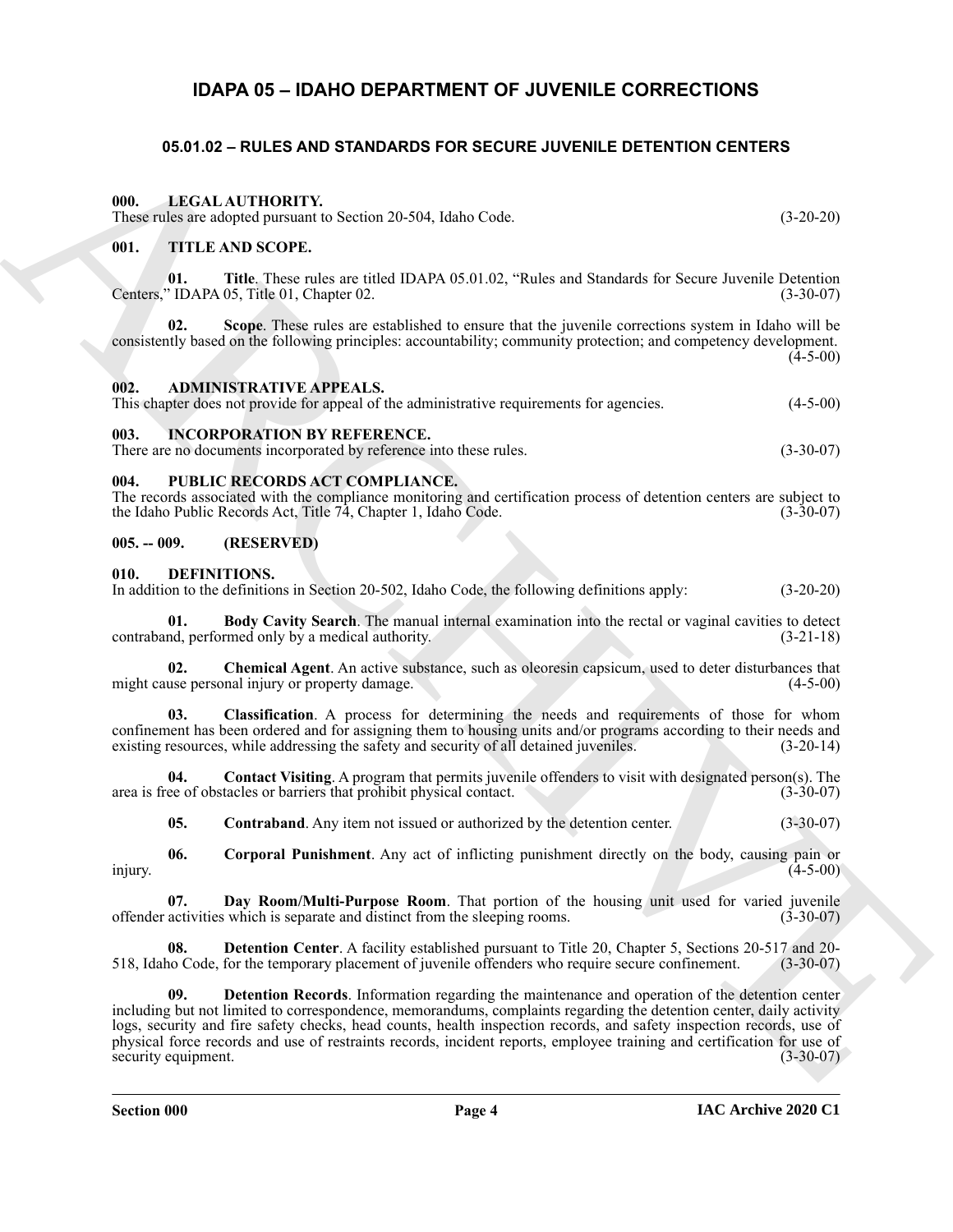<span id="page-4-0"></span>**10. Direct Care Staff**. Any care staff member charged with day-to-day supervision of juvenile offenders housed in a juvenile detention center. (3-30-07)

<span id="page-4-1"></span>**11. Electroshock Device**. A device which delivers an electric shock designed to temporarily disrupt muscle function. (3-21-18)

<span id="page-4-2"></span>**12. Emergency Care**. Care for an acute illness or unexpected health care need that cannot be deferred until the next scheduled sick call. Emergency care shall be provided to the juvenile offender population by the medical staff, physician, other appropriately trained staff, local ambulance services or outside hospital emergency<br>(3-30-07) rooms.  $(3-30-07)$ 

<span id="page-4-3"></span>**13. Emergency Plans**. Written documents that address specific actions to be taken in an institutional emergency or catastrophe such as a medical emergency, fire, flood, riot or other major disruption. (4-5-00)

<span id="page-4-4"></span>**14. Health Appraisal**. An evaluation of a patient's current physical and mental condition and medical conducted by the health authority or medical employee. (3-30-07) histories conducted by the health authority or medical employee.

<span id="page-4-6"></span><span id="page-4-5"></span>**15. Health Authority**. The physician, health administrator, or agency responsible for the provision of re services at the detention center. (3-30-07) health care services at the detention center.

*Given the Correlations*<br>
The Second Archives (Some Archives (Some Archives Correlation Comercial Solutions)<br>
Archives Correlation Correlation Comercial Comercial Solutions (Some Archives Correlation Comercial Comercial **16. Health-Trained Employee**. A person who operates within the limits of any license or certification to provide assistance to a physician, nurse, physician's assistant, or other professional medical staff. Duties may include preparing and reviewing screening forms for needed follow-up; preparing juvenile offenders and their records for sick call; and assisting in the implementation of medical orders regarding diets, housing, and work assignments.

 $(3-29-12)$ 

<span id="page-4-7"></span>**17. Housing Unit**. The total living area available to a group or classification of juvenile offenders in a detention center. This area may consist of a dormitory or a combination of the space in each sleeping room and day room/ multi-purpose room. (3-30-07)

<span id="page-4-8"></span>**18. Incident Report**. A written document reporting any occurrence or event, or an incident which threatens the safety and security of direct care staff, juvenile offenders or others, or which threatens the security of the program and which requires a staff response. (3-21-18)

**19. Juvenile Detention Records**. Information maintained in hard copy or electronic format concerning the individual's delinquent or criminal, personal, and medical history and behavior and activities while in detention.

 $(3-30-07)$ 

<span id="page-4-12"></span><span id="page-4-11"></span><span id="page-4-10"></span><span id="page-4-9"></span>**20. Mechanical Restraints**. Devices used to restrict physical activity. (3-30-07)

**21. Medical Employee**. A certified or licensed person such as a physician, nurse, physician's assistant, or emergency medical technician who works under the supervision and authority of the health authority consistent with their respective levels of licensure, certification, training, education and experience. (3-29-12) with their respective levels of licensure, certification, training, education and experience.

**22. Medical Records**. Records maintained by the health authority, to include medical examinations, diagnoses, and any medical care provided. (3-21-18)

**23. Medical Screening**. A system of structured observation and initial health assessment of newly arrived juvenile offenders. Medical screenings may be performed by a medical employee or health-trained employee, or by a juvenile detention officer using a checklist approved by the Health Authority. (3-20-20) or by a juvenile detention officer using a checklist approved by the Health Authority.

<span id="page-4-14"></span><span id="page-4-13"></span>**24.** Pat Search. The touching or feeling of a subject's clothed body to detect contraband. (4-5-00)

**25. Perimeter Security**. A system that controls ingress and egress to the interior of a detention center tion. The system may include electronic devices, walls, fence, patrols or towers. (3-30-07) or institution. The system may include electronic devices, walls, fence, patrols or towers.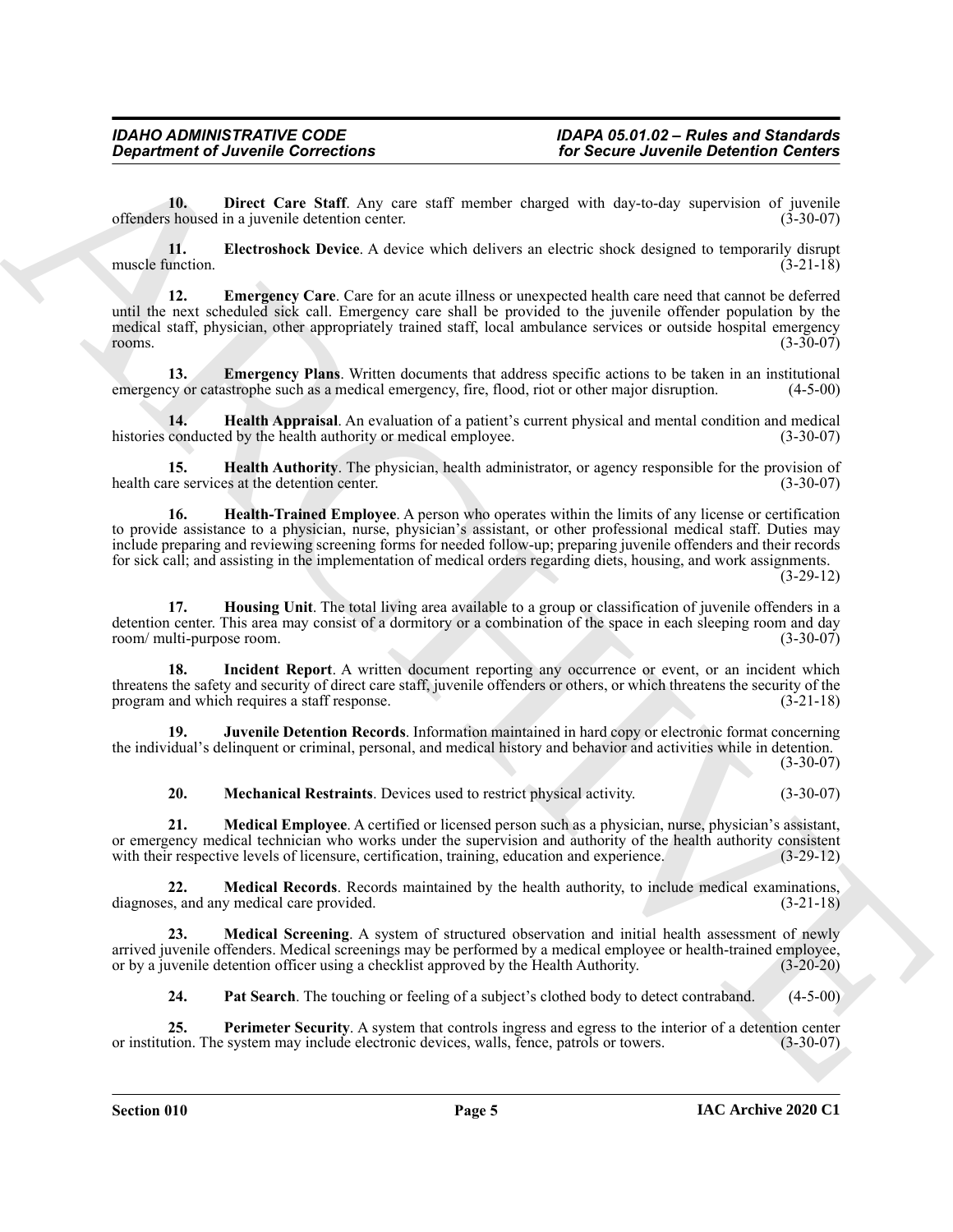## *IDAHO ADMINISTRATIVE CODE IDAPA 05.01.02 – Rules and Standards*

<span id="page-5-0"></span>**26. Perimeter Security Check**. Physical inspection of the perimeter of the detention center performed for the purpose of discovering or preventing security breach. May include the inspection of the perimeter of the detention center and adjacent containment fence or areas, as designated by detention center policy and procedures.

(3-30-07)

<span id="page-5-1"></span>**27. Petition for Exemption**. A formal written document addressed to the Director of the Idaho ent of Juvenile Corrections requesting exception from a detention center standard. (3-21-18) Department of Juvenile Corrections requesting exception from a detention center standard.

<span id="page-5-2"></span>**28. Physical Intervention**. Physical contact to guide, restrict, or prevent movement in order to take immediate control of a situation. (3-21-18)

<span id="page-5-3"></span>**29. Policy and Procedures**. Standard operating strategies and processes developed by the rative authority governing detention center operations. (3-30-07) administrative authority governing detention center operations.

**a.** Policy is a course of action that guides and determines present and future decisions and actions. Policies indicate the general course or direction of an organization within which the activities of the direct care staff must operate. (3-30-07) must operate.

**b.** Procedure is the detailed and sequential action which must be executed to ensure that policy is implemented. It is the method of performing an operation or a manner of proceeding on a course of action. It differs from a policy in that it directs actions required to perform a specific task within the guidelines of the policy. (4-5-00)

<span id="page-5-4"></span>**30. Prison Rape Elimination Act of 2003 (PREA)**. Public Law No. 108-79, including all subsequent amendments thereto as codified in 34 U.S.C. §§ 30301-30309, and all federal rules and standards promulgated thereunder, which promote zero (0) tolerance of sexual abuse of juvenile offenders by staff or by other juvenile offenders. (3-20-20)

<span id="page-5-5"></span>**31. Rated Capacity**. The maximum number of juvenile offenders which may be housed in a particular room, housing unit, or detention center based upon available square footage, sanitation fixtures, and other physical plant features specified in these rules. (3-30-07)

<span id="page-5-6"></span>**32. Renovation**. The alteration of the structure of any existing juvenile detention center, or portion thereof, for the purposes of changing or improving its function. This may include, but not be limited to, altering the physical layout of essential areas within the detention center or reconstruction of the existing structure, areas, or interior features. (3-30-07) interior features.

<span id="page-5-7"></span>**33. Rule Infraction**. A violation of detention center rules of conduct or policy and procedures as governed by detention center policy and procedures. (3-30-07)

<span id="page-5-8"></span>**34. Safety Equipment**. Devices primarily used for safety purposes such as but not limited to firefighting equipment, for example, chemical extinguishers, hoses, nozzles, water supplies, alarm systems, sprinkler systems, portable breathing devices, gas masks, fans, first aid kits, stretchers, and emergency alarms. (4-5-00)

<span id="page-5-10"></span><span id="page-5-9"></span>**35.** Secure Perimeter. The outer portions of a detention center that provide for secure confinement of offenders. (3-30-07) juvenile offenders.

**Expariment of Zurich Controllers** (as the section of the section of the section of the section of the section of the section of the section of the section of the section of the section of the section of the section of th **36. Security Devices**. Equipment used primarily to confine and control detained persons and may include but is not limited to locks, gates, doors, bars, fences, screens, ceilings, floors, walls, and barriers, electronic monitoring equipment, security alarm systems, security light units, auxiliary power supplies, and other equipment used to maintain detention center security. (3-30-07) used to maintain detention center security.

**37. Staffing Plan**. A documented schedule which includes staffing of direct care staff, staffing ratios, resident activities, and the certification level of staff. (3-30-07)

<span id="page-5-12"></span><span id="page-5-11"></span>**38. Standards**. Rules for Secure Juvenile Detention Centers, IDAPA 05, Title 01, Chapter 02.

 $(3-30-07)$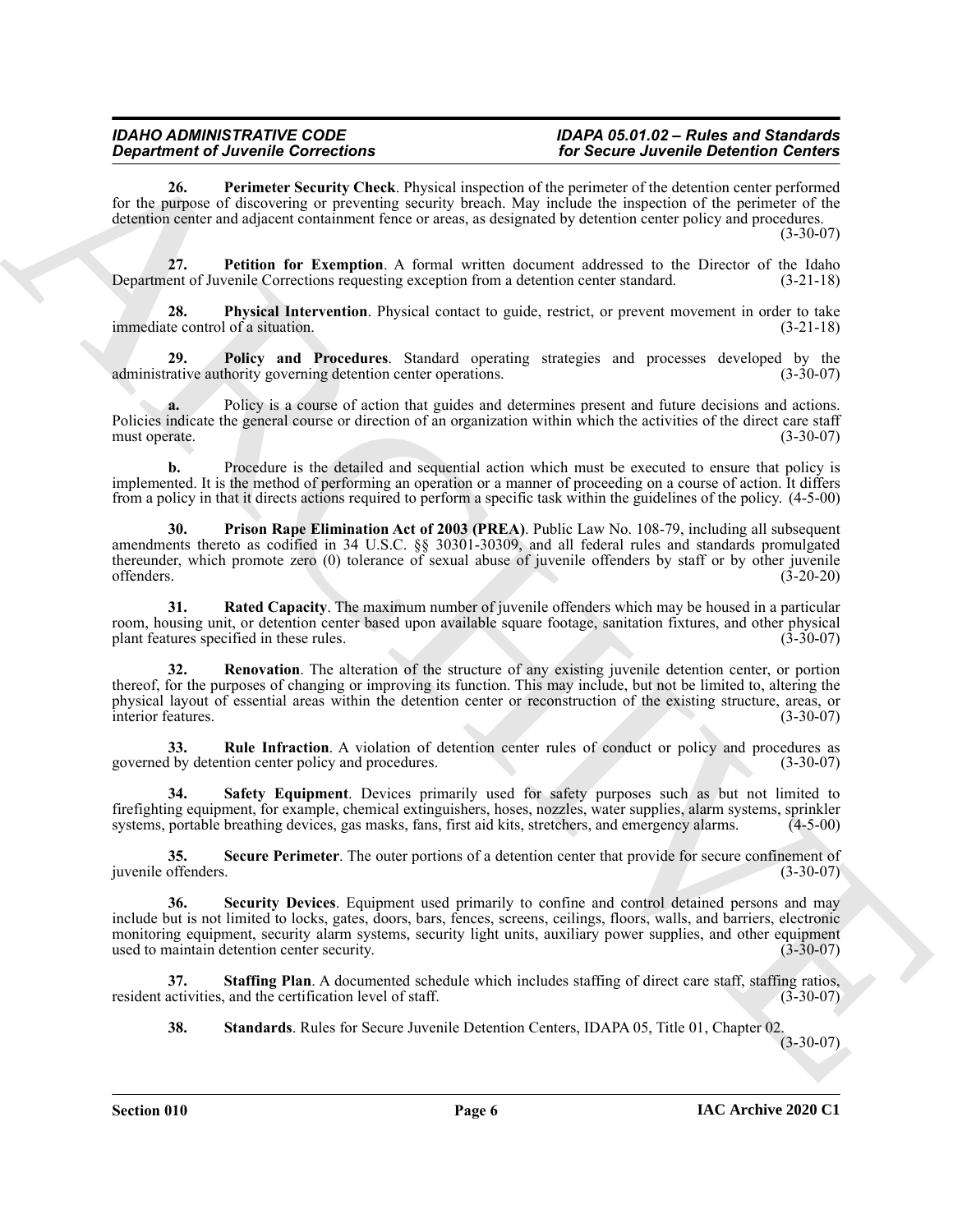## *IDAHO ADMINISTRATIVE CODE IDAPA 05.01.02 – Rules and Standards*

<span id="page-6-10"></span>**39. Strip Search**. A visual examination of a juvenile offender's naked body for weapons, contraband, injuries, or a medical condition that may require further attention. This also includes a thorough search of the juvenile offender's clothing while such is not being worn. offender's clothing while such is not being worn.

<span id="page-6-11"></span>**40. Volunteer**. A person who freely chooses to provide services to juvenile offenders or staff at a juvenile detention center, and is not compensated for the services or time. Volunteers are supervised by direct care staff. Volunteers shall not be unsupervised with juvenile offenders and will be supervised by direct care staff at the detention center. (3-29-12)

#### <span id="page-6-0"></span>**011. -- 199. (RESERVED)**

#### <span id="page-6-13"></span><span id="page-6-1"></span>**200. INSPECTION PROVISIONS.**

The Department or its designee has the authority to visit and inspect all juvenile detention facilities to assess such facilities' compliance with these rules and any other standards outlined in Title 20, Chapter 5, Section 20-518, Idaho Code. (3-29-12)

<span id="page-6-15"></span><span id="page-6-14"></span>**01. Annual Visits**. Each juvenile detention center shall be subject to announced or unannounced visits by Department representatives on at least an annual basis. (3-30-07)

**Department of Architecture**<br>
A structure and the structure of the structure of the structure of the structure of the structure of the structure of the structure of the structure of the structure of the structure of the s **02. Review of Logs, Records, Policy and Procedure Manuals, Memorandums and Reports**. All logs, records, policy and procedures manuals, memorandums, training records, and incident and other reports shall be available for review excluding medical records, personnel records and personnel action reports. Department representatives shall be allowed to observe and privately interview juvenile offenders and staff concerning any matter pertaining to these rules. Department representatives will have access to all parts of the detention center for the purpose of inspecting the physical plant. (3-21-18)

#### <span id="page-6-12"></span><span id="page-6-2"></span>**201. DEPARTMENT PREPARED WRITTEN REPORT OR THEIR AGENTS.**

Department representatives shall prepare a written report of each inspection within ninety (90) days following such inspection and provide copies to the appropriate detention center administrator with copies to the governing body and the county attorney. The report will additionally be submitted to the Director for consideration and review of the issuance or renewal of a certificate. (3-29-12) issuance or renewal of a certificate.

#### <span id="page-6-6"></span><span id="page-6-3"></span>**202. COMPLIANCE WITH STANDARDS ENFORCED.**

Upon completion of an inspection, the Department will send notice of such compliance or noncompliance to the detention center administrator, governing body responsible for the detention center, and Idaho County Risk Management Program where applicable. (3-30-07)

<span id="page-6-8"></span>**01. Development of a Plan of Corrective Action**. Upon receipt of a notice of noncompliance from the Department, the detention center administrator and governing body shall develop a plan of corrective action to correct the deficiencies cited in the report. The plan shall include a description of the nature of noncompliance for each standard cited, the steps to be taken to correct the deficiency, and a projected completion date. Inspection representatives shall be available to advise and consult concerning an appropriate corrective action. The plan shall be submitted no later than sixty (60) days from receipt of notice to the Department for approval. (3-30-07)

<span id="page-6-7"></span>**02. Demonstration of Meaningful Progress Toward Achieving Compliance**. Meaningful progress toward achieving compliance according to the submitted plan must be demonstrated during the time frame approved by the Department in the corrective action plan. (3-30-07)

#### <span id="page-6-9"></span><span id="page-6-4"></span>**203. CONFORMITY WITH APPLICABLE LAWS AND REGULATIONS.**

Juvenile detention centers shall conform to laws, rules, and regulations adopted by the federal government, state of Idaho, the county, and the municipality in which such detention center is located including, but not limited to, all applicable public health, safety, fire codes, building regulations, and interstate compact regulations. (3-30-07)

#### <span id="page-6-16"></span><span id="page-6-5"></span>**204. STANDARDS COMMITTEE.**

A standing committee shall be created for the purpose of reviewing the standards, petitions for exemption from standards and requests for modification of standards. The committee will be made up of three committee members: one (1) representative and one (1) alternate from the detention center administrators, one (1) representative and one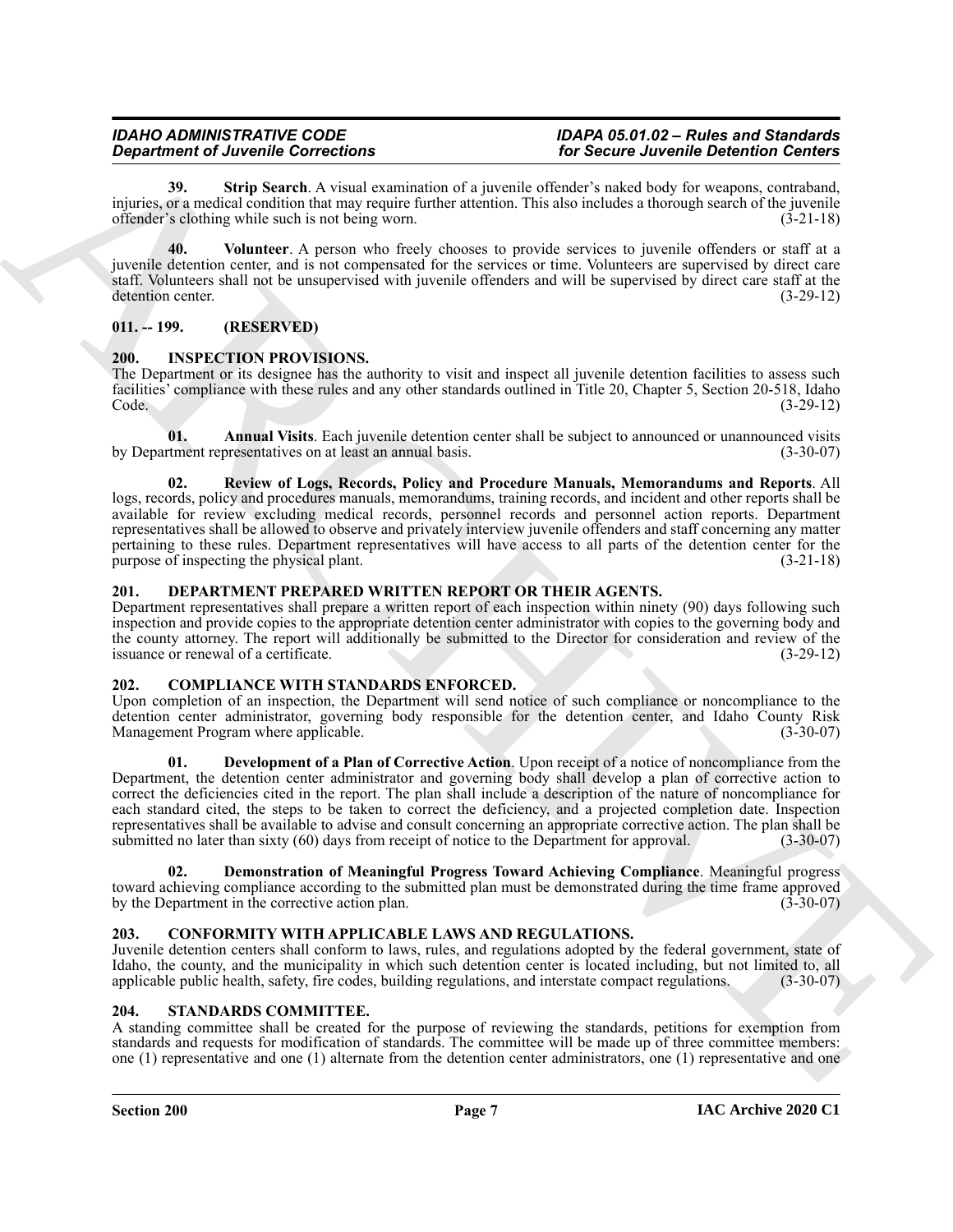## *IDAHO ADMINISTRATIVE CODE IDAPA 05.01.02 – Rules and Standards*

(1) alternate county commissioner, and one (1) representative from the Department. Final appointment of all Standards Committee members and alternates are made by the Director. The detention center representative of detention center administrators and county commissioner representative should not be from the same judicial district. Alternates should not be from the same judicial district as their corresponding representative. Committee members' terms will run two (2) years starting on October 1 of the year in which the member is nominated and approved. If the petition for exemption or request for modification is initiated from the same district as a committee representative,<br>that committee representative will abstain and the alternate will serve in place of said representative. that committee representative will abstain and the alternate will serve in place of said representative.

<span id="page-7-13"></span>**01. Standards Committee Meetings**. The Standards Committee will meet at least biennially to review the Juvenile Detention Center Standards, requests for modification of standards, or petitions for exemptions. The Standards Committee will also meet when the Director determines that a special meeting is necessary to review the juvenile detention center standards, requests for modification of standards, or petitions for exemptions. (3-21-18)

<span id="page-7-12"></span>**02. Requests for Modification of Standards**. In the event a standard becomes obsolete or unworkable, a request for modification may be filed with the Director. The request letter must represent the views of at least three detention center administrators and contain their signatures. The Director will then make determinations as to the necessity, scheduling and convening of a special meeting of the Standards Committee. If convened, the Standards Committee will review the request, prepare and submit its written recommendations to the Director. The Director retains the authority to make the final decision to promulgate rules or allow the standards to remain unmodified.  $(3-30-07)$ 

<span id="page-7-11"></span>**03. Modification of Standards by the Standards Committee**. In the event that the Standards Committee determines that a standard is obsolete, unworkable, unclear, or otherwise unreasonable, the committee may submit written recommendations to the Director for changes to the standards, along with explanations regarding the reasons for the requested changes. The Director retains the authority to make the final decision to promulgate rules or allow the standards to remain unmodified. Any modification of the standards must be promulgated as rules in accordance with the Idaho Administrative Procedures Act. (3-30-07)

#### <span id="page-7-0"></span>**205. -- 209. (RESERVED)**

#### <span id="page-7-4"></span><span id="page-7-1"></span>**210. DETENTION CENTER ADMINISTRATION.**

<span id="page-7-7"></span>**01. Legal Entity**. The public or private agency operating a detention center is a legal entity, part of a legal entity, or a political subdivision. (3-30-07)

<span id="page-7-6"></span>**02. Governing Body**. Governing body means any public or private entity established or delegated as a source of legislative or administrative authority to provide the fiscal needs of the detention center administrator so that he may carry out the provisions of these rules. (3-30-07)

<span id="page-7-5"></span>**03. Detention Center Administrator**. The detention center shall have a designated administrator who is responsible for all detention center operations. (3-30-07)

<span id="page-7-9"></span><span id="page-7-8"></span>**04.** Mission Statement. The detention center shall have a written mission statement which describes ophy and goals. (3-30-07) its philosophy and goals.

**Experiment of Architectural controllers** of the Section Architectural controllers in the section of the section of the section of the section of the section of the section of the section of the section of the section of **05. Policy and Procedures**. The detention center administrator shall develop and maintain written policy and procedures which safeguard the basic rights of juvenile offenders and safeguard the juvenile offenders' freedom from discrimination based upon sex, race, creed, religion, national origin, disability, or political belief and establish practices that are consistent with fundamental legal principles, sound correctional practices, and humane treatment. These written policy and procedures shall be reviewed on a regular basis, updated as needed and made available to all detention center employees. The policy and procedures manual shall submitted to the prosecuting attorney or other legal authority for review and approved by county commissioners or other governing authority. After such approval, a copy of the policy and procedures manual shall be submitted to the Department. (3-21-18)

#### <span id="page-7-2"></span>**211. (RESERVED)**

#### <span id="page-7-10"></span><span id="page-7-3"></span>**212. STAFF REQUIREMENTS AND STAFF DEVELOPMENT.**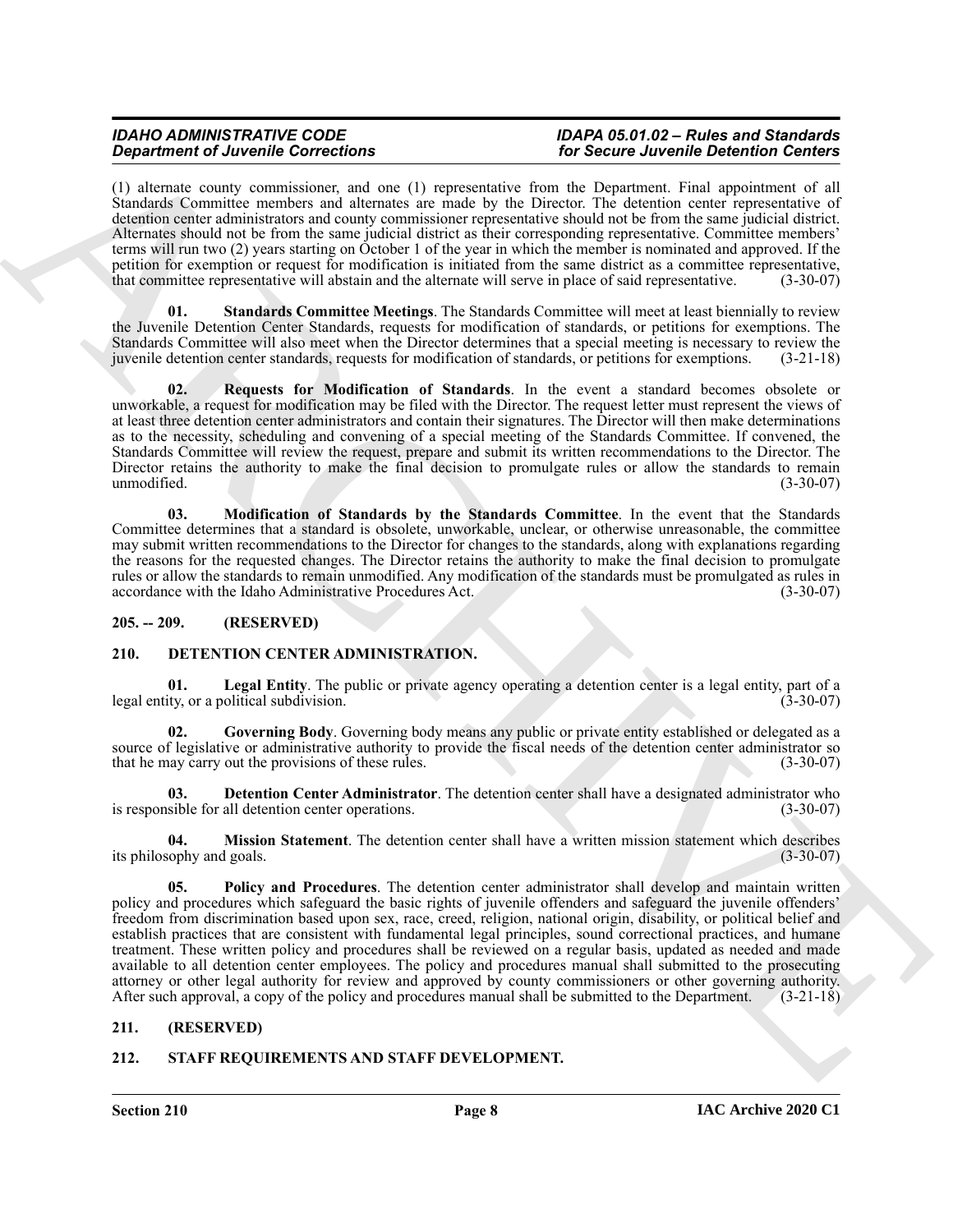### *Department of Juvenile Corrections for Secure Juvenile Detention Centers*

### <span id="page-8-4"></span><span id="page-8-2"></span>*IDAHO ADMINISTRATIVE CODE IDAPA 05.01.02 – Rules and Standards*

#### <span id="page-8-3"></span><span id="page-8-1"></span><span id="page-8-0"></span>**04. Minimum Qualifications**. (3-30-07)

|                          | <b>Department of Juvenile Corrections</b>                                                                  | for Secure Juvenile Detention Centers                                                                                                                                                                                                                                                                                                                                                                                                                                                                                                                                                          |             |
|--------------------------|------------------------------------------------------------------------------------------------------------|------------------------------------------------------------------------------------------------------------------------------------------------------------------------------------------------------------------------------------------------------------------------------------------------------------------------------------------------------------------------------------------------------------------------------------------------------------------------------------------------------------------------------------------------------------------------------------------------|-------------|
| 01.                      | employees on a twenty-four (24) hour basis when juvenile offenders are being housed.                       | Twenty-Four Hour Supervision. The detention center shall be staffed by detention center                                                                                                                                                                                                                                                                                                                                                                                                                                                                                                        | $(3-30-07)$ |
| 02.                      | discrete exigent circumstances, which need full documentation.                                             | <b>Staffing.</b> The detention center shall have staff to perform all functions relating to security,<br>supervision, services and programs as needed to operate the detention center. The detention center shall have policy<br>and procedures in place governing staffing and submit a staffing plan to the Department as requested. It is<br>recommended that each secure juvenile facility shall maintain staff ratios of a minimum of one to eight (1:8) plus one<br>(1) during resident waking hours and one to sixteen (1:16) during resident sleeping hours, except during limited and | $(3-20-20)$ |
| a.                       | direct care staff and one (1) other staff awake at all times.                                              | If the detention center houses eight $(8)$ or fewer juvenile offenders, there should be at least one $(1)$                                                                                                                                                                                                                                                                                                                                                                                                                                                                                     | $(3-30-07)$ |
| b.                       | staff to eight $(8)$ juvenile offenders), plus one $(1)$ additional staff for a total of five $(5)$ staff. | If the detention center houses more than eight $(8)$ juvenile offenders, there should be one $(1)$ direct<br>care staff for each eight $(8)$ juvenile offenders plus one $(1)$ additional staff awake at all times. Example: if the<br>detention center houses thirty-two (32) juvenile offenders, four (4) direct care staff would be recommended (one (1)                                                                                                                                                                                                                                    | $(3-29-12)$ |
| 03.<br>present.          |                                                                                                            | Gender of Employees. At least one (1) of the detention center employees on duty should be female<br>when females are housed in the detention center and at least one $(1)$ should be male when males are housed in the<br>detention center. During the admission process, an employee of the same gender as the juvenile offender should be                                                                                                                                                                                                                                                    | $(3-21-18)$ |
| 04.                      | <b>Minimum Qualifications.</b>                                                                             |                                                                                                                                                                                                                                                                                                                                                                                                                                                                                                                                                                                                | $(3-30-07)$ |
| a.<br>Training Council." |                                                                                                            | Direct care staff, at the time of employment, shall meet the minimum criminal history background<br>and certification requirements as provided in IDAPA 11.11.01, "Rules of the Idaho Peace Officer Standards and                                                                                                                                                                                                                                                                                                                                                                              | $(3-30-07)$ |
| b.<br>Council."          |                                                                                                            | Direct care volunteers, before starting volunteer services, shall meet the minimum criminal history<br>background requirements as provided in IDAPA 11.11.01, "Rules of the Idaho Peace Officer Standards and Training                                                                                                                                                                                                                                                                                                                                                                         | $(3-30-07)$ |
| c.<br>Section 115.317.   |                                                                                                            | The agency shall conduct criminal background records checks at least every five (5) years of<br>current employees, contractors, and volunteers who may have contact with residents as outlined in PREA Standard                                                                                                                                                                                                                                                                                                                                                                                | $(3-20-14)$ |
| 05.                      | "Rules of the Idaho Peace Officer Standards and Training Council."                                         | Training and Staff Development Plan. Each juvenile detention center shall develop a staff<br>training and development plan based on the policy and procedures of the detention center. The plan shall also ensure<br>that all juvenile detention officers earn the juvenile detention officer certificate as mandated in IDAPA 11.11.01,                                                                                                                                                                                                                                                       | $(3-30-07)$ |
| a.<br>not limited to:    |                                                                                                            | All new direct care staff shall be provided orientation training that addresses areas including, but                                                                                                                                                                                                                                                                                                                                                                                                                                                                                           | $(3-21-18)$ |
| i.                       | First aid/CPR;                                                                                             |                                                                                                                                                                                                                                                                                                                                                                                                                                                                                                                                                                                                | $(3-30-07)$ |
|                          | Security procedures;                                                                                       |                                                                                                                                                                                                                                                                                                                                                                                                                                                                                                                                                                                                | $(3-30-07)$ |
| ii.                      |                                                                                                            |                                                                                                                                                                                                                                                                                                                                                                                                                                                                                                                                                                                                | $(3-30-07)$ |
| iii.                     | Supervision of juvenile offenders;                                                                         |                                                                                                                                                                                                                                                                                                                                                                                                                                                                                                                                                                                                |             |
| iv.                      | Suicide prevention;                                                                                        |                                                                                                                                                                                                                                                                                                                                                                                                                                                                                                                                                                                                | $(3-20-14)$ |
| V.                       | Fire and emergency procedures;                                                                             |                                                                                                                                                                                                                                                                                                                                                                                                                                                                                                                                                                                                | $(3-30-07)$ |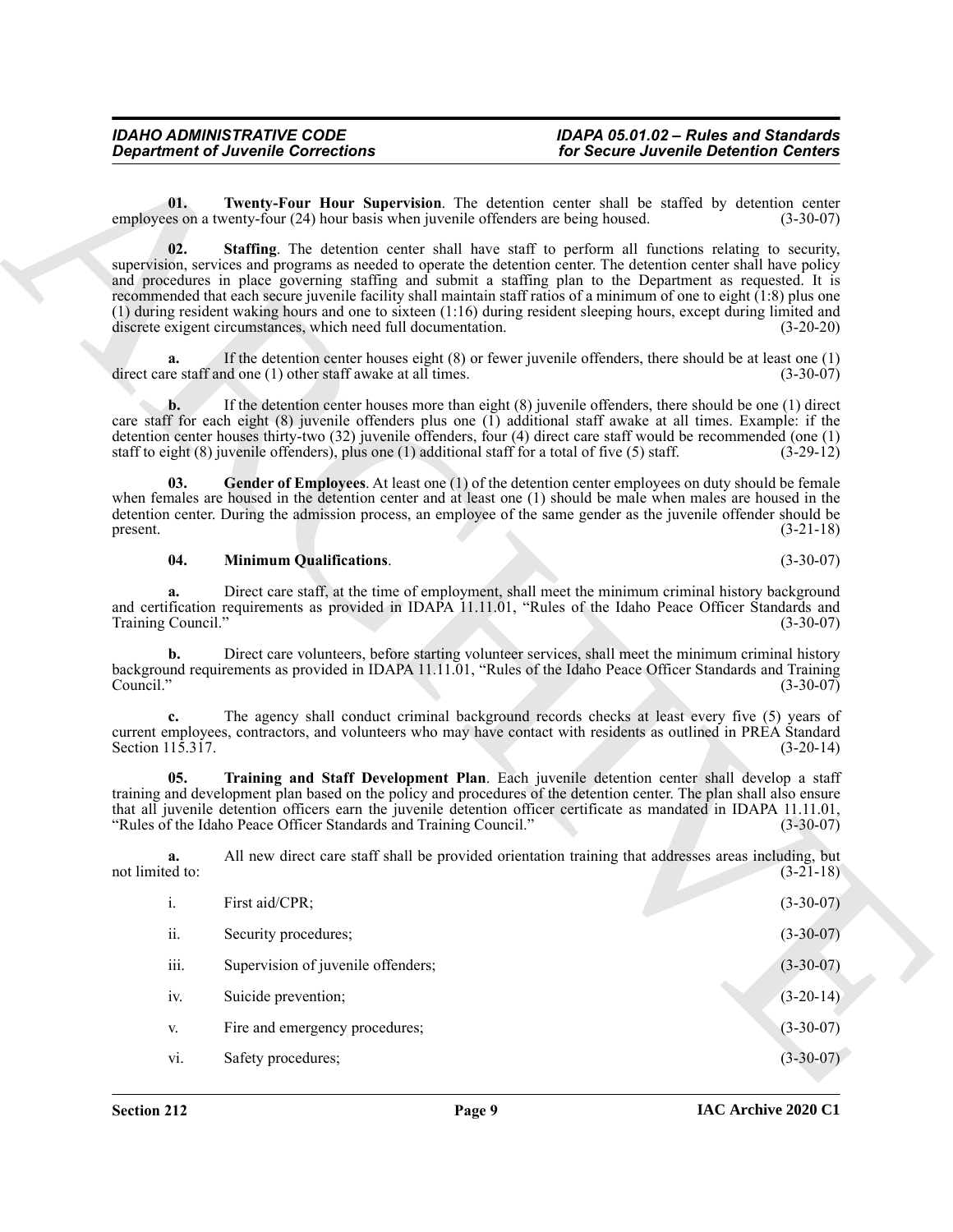| <b>Department of Juvenile Corrections</b> |                                                                                                                                                                                                                                                                                                                                                 | for Secure Juvenile Detention Centers |             |
|-------------------------------------------|-------------------------------------------------------------------------------------------------------------------------------------------------------------------------------------------------------------------------------------------------------------------------------------------------------------------------------------------------|---------------------------------------|-------------|
| V11.                                      | Appropriate use of physical intervention, and demonstrate an adequate level of proficiency as<br>determined by a P.O.S.T. certified appropriate use of force instructor using a P.O.S.T. approved grading matrix;                                                                                                                               |                                       | $(3-25-16)$ |
| VIII.                                     | Report writing;                                                                                                                                                                                                                                                                                                                                 |                                       | $(3-30-07)$ |
| ix.                                       | Juvenile offender rules of conduct;                                                                                                                                                                                                                                                                                                             |                                       | $(3-30-07)$ |
| Х.                                        | Rights and responsibilities of juvenile offenders;                                                                                                                                                                                                                                                                                              |                                       | $(3-30-07)$ |
| xi.                                       | Key control;                                                                                                                                                                                                                                                                                                                                    |                                       | $(3-30-07)$ |
| X11.                                      | Interpersonal relations;                                                                                                                                                                                                                                                                                                                        |                                       | $(3-30-07)$ |
| xiii.                                     | Social/cultural life styles of the juvenile population;                                                                                                                                                                                                                                                                                         |                                       | $(3-30-07)$ |
| xiv.                                      | Communication skills;                                                                                                                                                                                                                                                                                                                           |                                       | $(3-29-12)$ |
| XV.                                       | Mandatory reporting laws and procedures;                                                                                                                                                                                                                                                                                                        |                                       | $(3-20-14)$ |
| xvi.                                      | Professional boundaries; and                                                                                                                                                                                                                                                                                                                    |                                       | $(3-20-14)$ |
| xvii.                                     | All training as outlined in section 115.331 of the PREA Standards.                                                                                                                                                                                                                                                                              |                                       | $(3-20-14)$ |
| b.<br>and Training Council."              | All direct care staff who are considered part-time, on-call, or working fewer than forty (40) hours<br>per week and any direct care staff who works in a facility classified as Rural Exception, must obtain a part-time<br>juvenile detention officer certification as mandated by IDAPA 11.11.01, "Rules of the Idaho Peace Officer Standards |                                       | $(3-25-16)$ |
|                                           | Ongoing training shall be provided at the minimum rate of twenty-eight (28) hours for each<br>subsequent year of employment, which include, but are not limited to:                                                                                                                                                                             |                                       | $(3-20-14)$ |
| matrix; and                               | A total of eight (8) hours of appropriate use of force, and demonstrate an adequate level of<br>proficiency as determined by a P.O.S.T. certified appropriate use of force instructor using a P.O.S.T. approved grading                                                                                                                         |                                       | $(3-25-16)$ |
| ii.                                       | All ongoing training as outlined in section 115.331 of the PREA Standards; and                                                                                                                                                                                                                                                                  |                                       | $(3-25-16)$ |
| iii.                                      | All other trainings that require recertification.                                                                                                                                                                                                                                                                                               |                                       | $(3-20-14)$ |
| d.<br>offenders.                          | Volunteers and contractors shall be trained commensurate to their level of contact with juvenile                                                                                                                                                                                                                                                |                                       | $(3-29-12)$ |
| e.                                        | Each facility shall maintain accurate training documentation.                                                                                                                                                                                                                                                                                   |                                       | $(3-20-14)$ |
| $213. - 214.$                             | (RESERVED)                                                                                                                                                                                                                                                                                                                                      |                                       |             |
| 215.                                      | DETENTION CENTER INFORMATION SYSTEMS.                                                                                                                                                                                                                                                                                                           |                                       |             |
| 01.                                       | <b>Records.</b> The detention center shall have written policy and procedures to govern the collection,<br>management, and retention of information pertaining to juvenile offenders and the operation of the detention center.<br>Written policy and procedures will address, at a minimum, the following:                                     |                                       | $(3-20-20)$ |
| a.                                        | Accuracy of information, including procedures for verification;                                                                                                                                                                                                                                                                                 |                                       | $(4-5-00)$  |
|                                           |                                                                                                                                                                                                                                                                                                                                                 |                                       |             |

#### <span id="page-9-0"></span>**213. -- 214. (RESERVED)**

#### <span id="page-9-3"></span><span id="page-9-2"></span><span id="page-9-1"></span>**215. DETENTION CENTER INFORMATION SYSTEMS.**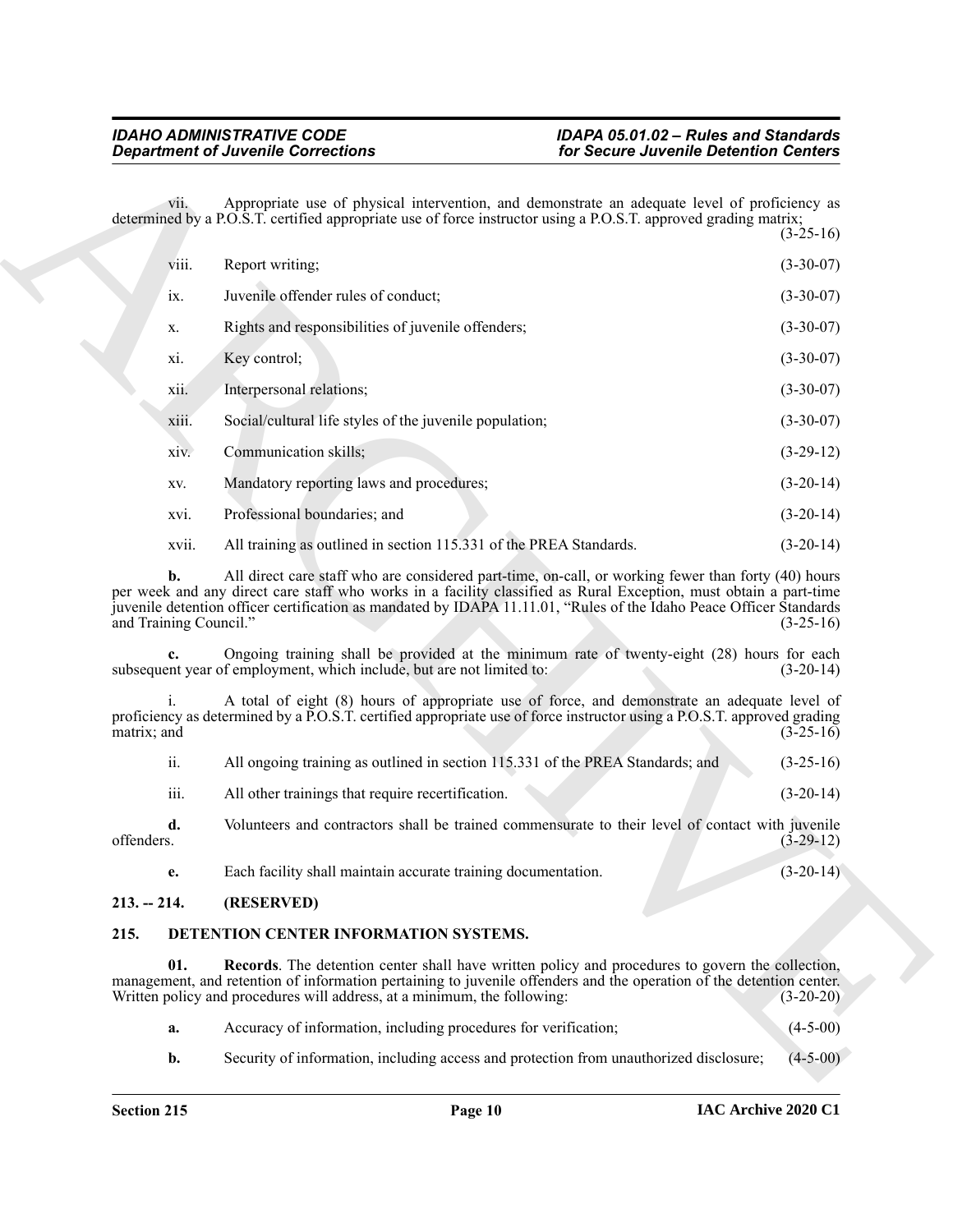| $c_{\cdot}$ | Content of records;      | $(4-5-00)$ |
|-------------|--------------------------|------------|
|             | Maintenance of records;  | $(4-5-00)$ |
| e.          | Length of retention; and | $(4-5-00)$ |

<span id="page-10-2"></span><span id="page-10-1"></span>**f.** Method of storage or disposal of inactive records. (4-5-00)

**02. Release of Information**. Prior to release of information to agencies other than criminal justice authorities or other agencies with court orders for access, a written release of information shall be obtained from the juvenile offender's parent, legal guardian or through a court order with a copy of that release placed in the juvenile offender's file folder.

**Considerable Connections**<br>
Considerable Connections<br>
Considerable Connections<br>
Considerable Connections<br>
Considerable Connections<br>
Considerable Connections<br>
Considerable Connections<br>
Considerable Connections<br>
Connections **03. Access to Records**. Parents, legal guardians, legal representatives, and staff shall be permitted access to information in the juvenile offender's files and records as authorized by law. Absent a court order to the contrary, the detention center administrator may restrict access to certain information, or provide a summary of the information when its disclosure presents a threat to the safety and security of the detention center or may be detrimental to the best interests of the juvenile offender. If access to records is denied or restricted, documentation that states the reason for the denial or restriction shall be maintained by the detention center administrator.

(3-29-12)

#### <span id="page-10-3"></span><span id="page-10-0"></span>**216. DOCUMENTATION.**

**01. Shift Log**. The detention center shall maintain documentation including time notations on each chincludes the following information, at a minimum: (3-30-07) shift which includes the following information, at a minimum:

<span id="page-10-5"></span>

| а. | Direct care staff on duty; | $(3-30-07)$ |
|----|----------------------------|-------------|
|    |                            |             |

- **b.** Time and results of security or well-being checks and head counts; (4-5-00)
- **c.** Names of juvenile offenders received or discharged with times recorded; (3-30-07)

**d.** Names of juvenile offenders temporarily released or returned for such purposes as court appearances, work/education releases, furloughs, or other authorized absences from the detention center with times recorded; (3-30-07)

| l'ime of meals served: |  | $(4-5-00)$ |
|------------------------|--|------------|
|                        |  |            |

**f.** Times and shift activities, including any action taken on the handling of any routine incidents; (3-29-12)

**g.** Notation and times of entry and exit of all visitors, including physicians, attorneys, volunteers, and (4-5-00)  $\omega$  (4-5-00) (4-5-00) **h.** Notations and times of unusual incidents, problems, disturbances, escapes; (3-29-12)

- **i.** Notations and times of any use of emergency or restraint equipment; and  $(4-5-00)$
- <span id="page-10-6"></span><span id="page-10-4"></span>**j.** Notation and times of perimeter security checks. (4-5-00)

**02. Housing Assignment Roster**. The detention center shall maintain a master file or roster board indicating the current housing assignment and status of all juvenile offenders detained. (3-30-07)

**03.** Visitor's Register. The detention center shall maintain a visitor's register in which the following ecorded: (3-30-07) will be recorded: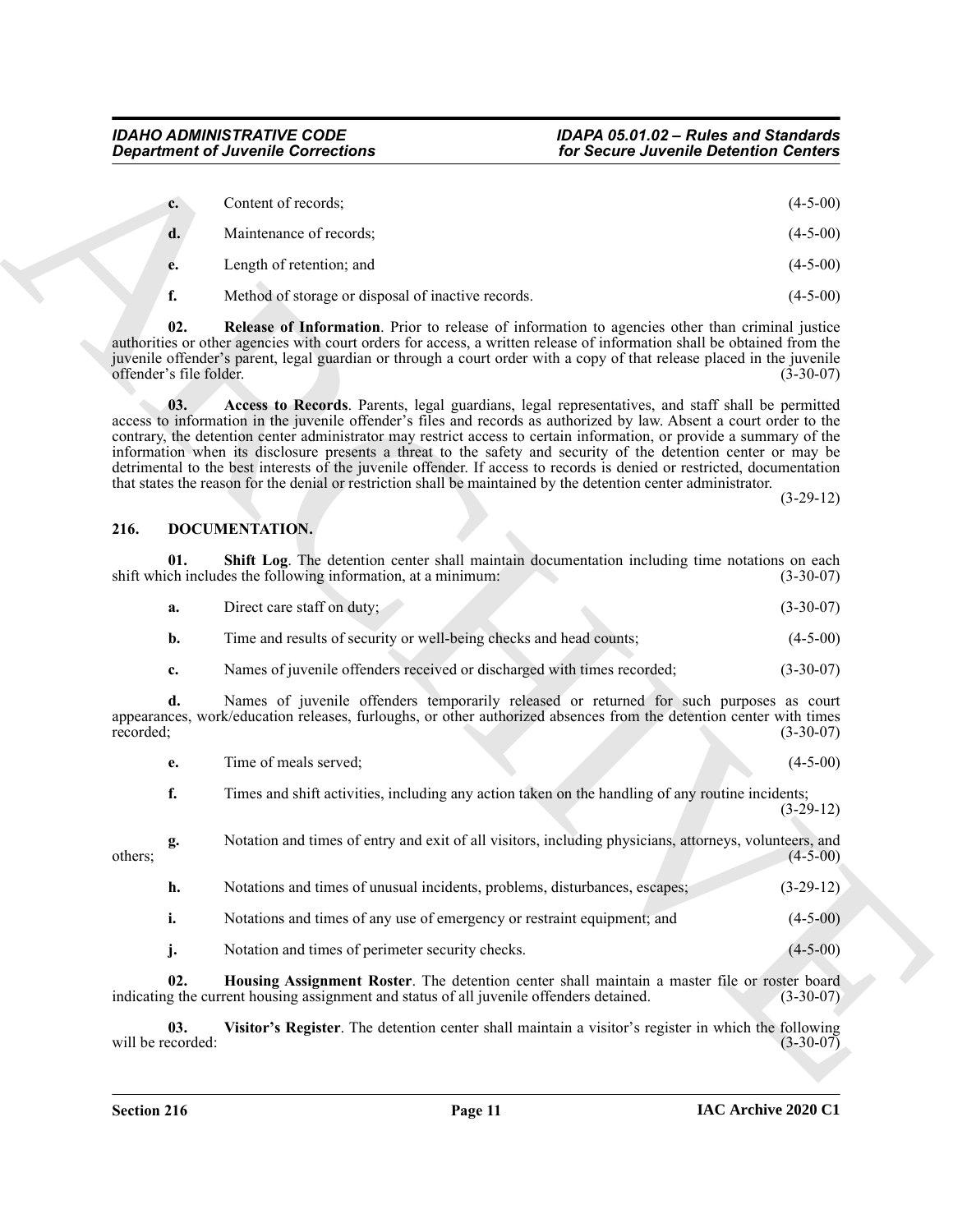|  | а.        | Name of each visitor;                                                         | $(4-5-00)$  |
|--|-----------|-------------------------------------------------------------------------------|-------------|
|  | <b>b.</b> | Time and date of visit;                                                       | $(4-5-00)$  |
|  |           | Juvenile offender to be visited; and                                          | $(3-30-07)$ |
|  | d.        | Relationship of visitor to juvenile offender and other pertinent information. | $(3-30-07)$ |

<span id="page-11-1"></span>

|           | a. | Booking and intake records;                                                                                                                          | $(4-5-00)$  |
|-----------|----|------------------------------------------------------------------------------------------------------------------------------------------------------|-------------|
|           | b. | Record of court appearances;                                                                                                                         | $(4-5-00)$  |
|           | c. | Documentation of authority to hold;                                                                                                                  | $(4-5-00)$  |
|           | d. | Probation officer or caseworker, if assigned;                                                                                                        | $(4-5-00)$  |
| offender; | e. | Itemized inventory forms for all clothing, property, money, and valuables taken from the juvenile                                                    | $(3-30-07)$ |
|           |    | Classification records and information about a resident's personal history and behavior to reduce<br>the risk of sexual abuse by or upon a resident; | $(3-20-14)$ |

|                 | <b>Department of Juvenile Corrections</b>                                                                                                                                                                                                                                                                              | for Secure Juvenile Detention Centers |
|-----------------|------------------------------------------------------------------------------------------------------------------------------------------------------------------------------------------------------------------------------------------------------------------------------------------------------------------------|---------------------------------------|
| a.              | Name of each visitor;                                                                                                                                                                                                                                                                                                  | $(4-5-00)$                            |
| $\mathbf{b}$ .  | Time and date of visit;                                                                                                                                                                                                                                                                                                | $(4-5-00)$                            |
| c.              | Juvenile offender to be visited; and                                                                                                                                                                                                                                                                                   | $(3-30-07)$                           |
| d.              | Relationship of visitor to juvenile offender and other pertinent information.                                                                                                                                                                                                                                          | $(3-30-07)$                           |
| 04.             | Juvenile Detention Records. The detention center shall classify, retain and maintain an accurate<br>and current record for each juvenile offender detained in accordance with the provisions of Title 31, Chapter 8,<br>Section 31-871, Idaho Code. The record will contain, at a minimum, the following:              | $(3-20-20)$                           |
| a.              | Booking and intake records;                                                                                                                                                                                                                                                                                            | $(4-5-00)$                            |
| b.              | Record of court appearances;                                                                                                                                                                                                                                                                                           | $(4-5-00)$                            |
| $c_{\cdot}$     | Documentation of authority to hold;                                                                                                                                                                                                                                                                                    | $(4-5-00)$                            |
| d.              | Probation officer or caseworker, if assigned;                                                                                                                                                                                                                                                                          | $(4-5-00)$                            |
| e.<br>offender; | Itemized inventory forms for all clothing, property, money, and valuables taken from the juvenile                                                                                                                                                                                                                      | $(3-30-07)$                           |
|                 | Classification records and information about a resident's personal history and behavior to reduce<br>the risk of sexual abuse by or upon a resident;                                                                                                                                                                   | $(3-20-14)$                           |
| g.              | Documentation of education as outlined in PREA Standard Section 115.333;                                                                                                                                                                                                                                               | $(3-20-14)$                           |
| h.              | Rule infraction reports;                                                                                                                                                                                                                                                                                               | $(4-5-00)$                            |
| i.              | Records of disciplinary actions;                                                                                                                                                                                                                                                                                       | $(4-5-00)$                            |
| j.              | Grievances filed and their dispositions;                                                                                                                                                                                                                                                                               | $(4-5-00)$                            |
| k.              | Release records;                                                                                                                                                                                                                                                                                                       | $(4-5-00)$                            |
| l.              | Personal information and emergency contact information;                                                                                                                                                                                                                                                                | $(4-5-00)$                            |
| m.              | Documentation of a completed intake medical screening;                                                                                                                                                                                                                                                                 | $(3-29-12)$                           |
| n.              | Visitor records;                                                                                                                                                                                                                                                                                                       | $(4 - 5 - 00)$                        |
| 0.              | Incident reports;                                                                                                                                                                                                                                                                                                      | $(4-5-00)$                            |
| p.              | Photographs.                                                                                                                                                                                                                                                                                                           | $(4-5-00)$                            |
| 05.             | Incident Reports. Any person involved in or witness to an incident shall write an individual<br>incident report. The incident report shall include, at a minimum, who, what, when, where, why, how, and action<br>taken. Incidents reports shall be written for situations including but not limited to the following: | $(3-21-18)$                           |
| a.              | Any criminal act;                                                                                                                                                                                                                                                                                                      | $(3-21-18)$                           |
| b.              | Use of force;                                                                                                                                                                                                                                                                                                          | $(3-21-18)$                           |
| c.              | Use of restraints, except for transfer;                                                                                                                                                                                                                                                                                | $(3-21-18)$                           |
|                 |                                                                                                                                                                                                                                                                                                                        |                                       |

<span id="page-11-0"></span>

| a.             | Any criminal act;                       | $(3-21-18)$ |
|----------------|-----------------------------------------|-------------|
| b.             | Use of force;                           | $(3-21-18)$ |
| $\mathbf{c}$ . | Use of restraints, except for transfer; | $(3-21-18)$ |
| d.             | Suicide or attempted suicide;           | $(3-21-18)$ |
|                |                                         |             |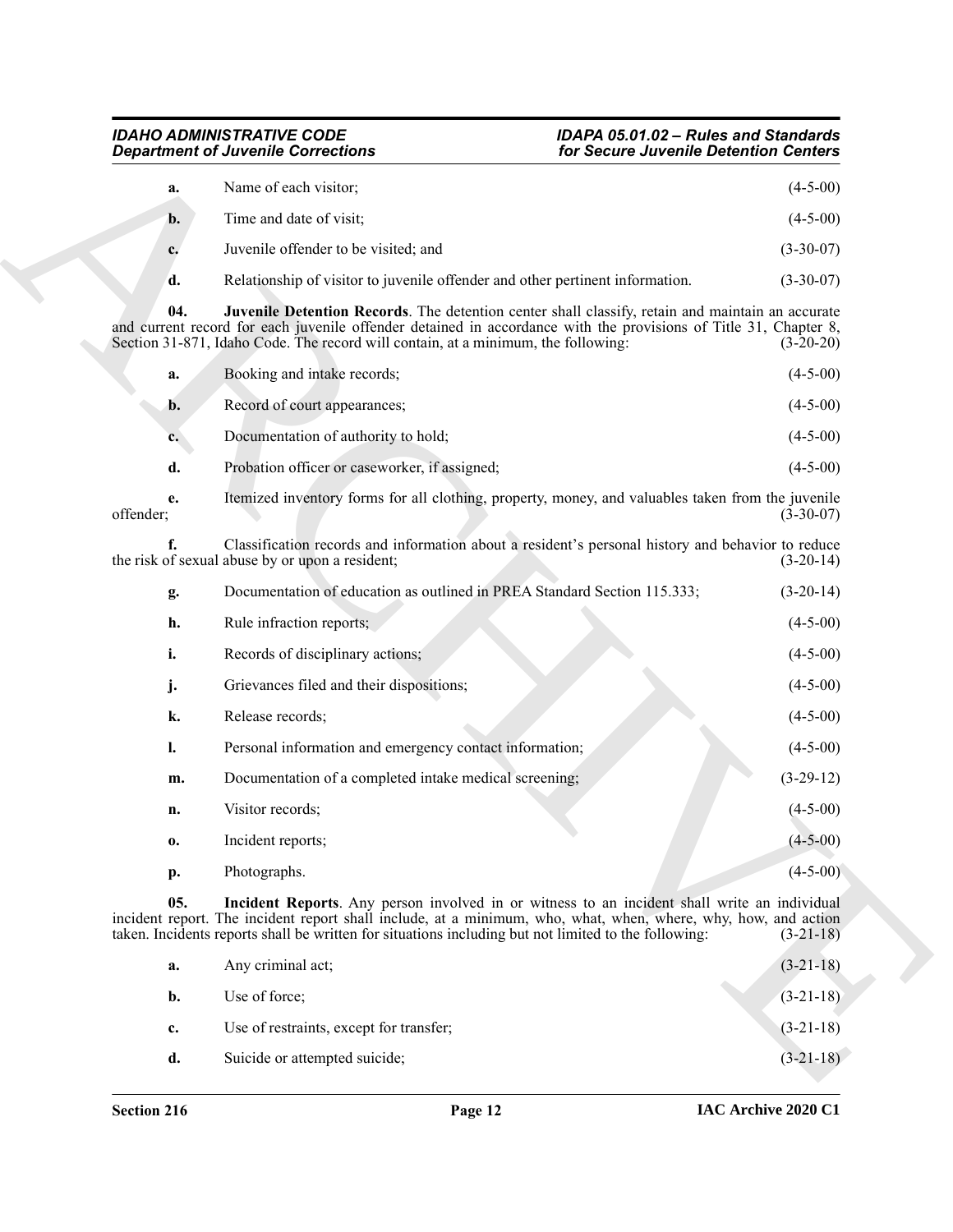|               | <b>Department of Juvenile Corrections</b>                                                                                                                                                                                                                                                                                                                                            | for Secure Juvenile Detention Centers                                                                 |             |
|---------------|--------------------------------------------------------------------------------------------------------------------------------------------------------------------------------------------------------------------------------------------------------------------------------------------------------------------------------------------------------------------------------------|-------------------------------------------------------------------------------------------------------|-------------|
| e.            | Escape or attempted escape;                                                                                                                                                                                                                                                                                                                                                          |                                                                                                       | $(3-21-18)$ |
| f.            | Emergencies;                                                                                                                                                                                                                                                                                                                                                                         |                                                                                                       | $(3-21-18)$ |
| g.            | Serious rule violations;                                                                                                                                                                                                                                                                                                                                                             |                                                                                                       | $(3-21-18)$ |
| h.            | Cross-gender searches;                                                                                                                                                                                                                                                                                                                                                               |                                                                                                       | $(3-21-18)$ |
| i.            | Body cavity searches;                                                                                                                                                                                                                                                                                                                                                                |                                                                                                       | $(3-21-18)$ |
| j.            | Seizure and disposition of contraband; and                                                                                                                                                                                                                                                                                                                                           |                                                                                                       | $(3-21-18)$ |
| k.            | Any incident deemed serious enough to disrupt or disturb the security, safety, and orderly<br>operations or well-being of the center, staff, juveniles, or public.                                                                                                                                                                                                                   |                                                                                                       | $(3-21-18)$ |
|               | Incident Report Review. All incident reports shall be reviewed by the detention center<br>06.<br>administrator, or designee, and be maintained as part of the detention center records.                                                                                                                                                                                              |                                                                                                       | $(3-21-18)$ |
| 217.          | MEDICAL INFORMATION.                                                                                                                                                                                                                                                                                                                                                                 |                                                                                                       |             |
|               | Medical Files. The health authority shall maintain medical records for each juvenile offender<br>01.<br>which are kept separate from other records.                                                                                                                                                                                                                                  |                                                                                                       | $(3-30-07)$ |
|               | Access to Medical Files. The detention center administrator, in conjunction with the health<br>02.<br>authority, shall establish procedures to determine access to medical files in accordance with privacy laws. (3-30-07)                                                                                                                                                          |                                                                                                       |             |
| $218. - 219.$ | (RESERVED)                                                                                                                                                                                                                                                                                                                                                                           |                                                                                                       |             |
| 220.          | PROHIBITED CONTACT AND PRISON RAPE ELIMINATION ACT (PREA) COMPLIANCE.                                                                                                                                                                                                                                                                                                                |                                                                                                       |             |
|               | 01.<br>Sexual Abuse of Juvenile Offenders. The detention center shall have written policy and<br>procedures mandating zero (0) tolerance toward all forms of sexual abuse and sexual harassment and outlining the<br>agency's approach to preventing, detecting, and responding to such conduct. The policy and procedures shall contain,<br>at a minimum, the following provisions: |                                                                                                       | $(3-20-14)$ |
| a.            | The prohibition of any sexual abuse or sexual harassment as defined by PREA Standards or as<br>defined in Title 18, Chapter 61, Section 18-6110, Idaho Code;                                                                                                                                                                                                                         |                                                                                                       | $(3-20-14)$ |
| b.            | The appointment of a PREA Coordinator, as outlined by PREA Standard Section 115.311(c), to be<br>determined by the detention center administrator;                                                                                                                                                                                                                                   |                                                                                                       | $(3-20-14)$ |
|               | Procedures that enable residents to shower, perform bodily functions, and change clothing without<br>nonmedical staff of the opposite gender viewing their breasts, buttocks, or genitalia, except in exigent circumstances<br>or when such viewing is incidental to routine cell checks as outlined by PREA Standard Section 115.315(d);                                            |                                                                                                       | $(3-20-14)$ |
| d.            | The requirement of staff of the opposite gender to announce their presence when entering a resident<br>housing unit or any area where residents are likely to be showering, performing bodily functions, or changing<br>clothing as outlined by PREA Standard Section $115.315(d)$ ;                                                                                                 |                                                                                                       | $(3-20-14)$ |
| e.            | The process that will be in place to provide age appropriate education to juvenile offenders as<br>outlined by PREA Standard Section 115.333;                                                                                                                                                                                                                                        |                                                                                                       | $(3-20-14)$ |
| f.            |                                                                                                                                                                                                                                                                                                                                                                                      | The provision of multiple avenues for a juvenile offender or a third party to report sexual abuse and |             |

#### <span id="page-12-6"></span><span id="page-12-4"></span><span id="page-12-3"></span><span id="page-12-0"></span>**217. MEDICAL INFORMATION.**

#### <span id="page-12-5"></span><span id="page-12-1"></span>**218. -- 219. (RESERVED)**

#### <span id="page-12-8"></span><span id="page-12-7"></span><span id="page-12-2"></span>**220. PROHIBITED CONTACT AND PRISON RAPE ELIMINATION ACT (PREA) COMPLIANCE.**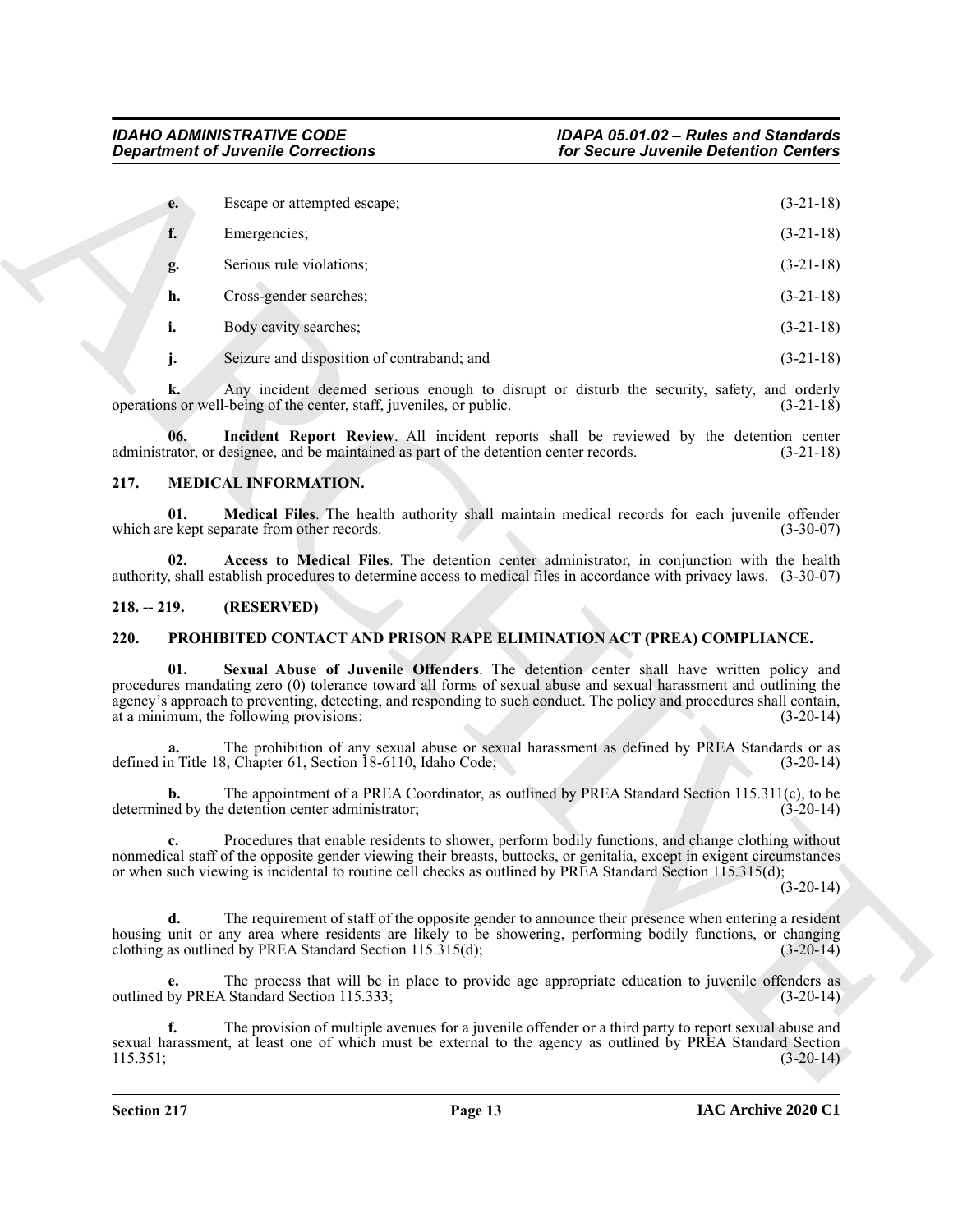**g.** The process for gathering information to make classification and housing decisions to reduce the risk of sexual victimization as outlined by PREA Standard Section 115.342; (3-20-14)

**h.** The handling of all information regarding sexual abuse or sexual harassment with confidentiality as outlined by PREA Standard Section 115.361(c); (3-20-14)

**i.** The process to ensure that allegations of sexual abuse or sexual harassment are referred for investigation to an agency with legal authority to conduct criminal investigations, unless the allegation does not involve potentially criminal behavior as outlined by PREA Standard Section 115.322; (3-20-14)

Policies to protect all residents and staff who report sexual abuse or sexual harassment from acts of ned by PREA Standard Section 115.367;<br>(3-20-14) retaliation as outlined by PREA Standard Section 115.367;

**k.** The provision of timely and unimpeded access to crisis intervention services, medical, and mental health care to victims as outlined by PREA Standard Section 115.382(a); (3-20-14)

**l.** The provision and documentation of training for staff as outlined by PREA Standard Section  $(3-20-14)$ 

**m.** Within thirty (30) days of the conclusion of every sexual abuse investigation, the facility shall a sexual abuse incident review as outlined in PREA Standard 115.386. (3-20-14) conduct a sexual abuse incident review as outlined in PREA Standard 115.386.

#### <span id="page-13-0"></span>**221. -- 222. (RESERVED)**

#### <span id="page-13-8"></span><span id="page-13-1"></span>**223. SAFETY AND EMERGENCY PROCEDURES.**

<span id="page-13-10"></span>**01. Emergency Plan**. The detention center shall have written policy and procedures that address safety responding to emergency situations. (3-21-18) plans for responding to emergency situations.

<span id="page-13-9"></span>**02. Compliance with Fire Code**. The detention center shall comply with local and state fire codes. A request for an annual inspection shall be made to the local fire marshal or authorized agency. The detention center needs to maintain documentation of this inspection. (3-30-07)

#### <span id="page-13-3"></span><span id="page-13-2"></span>**224. DETENTION CENTER SECURITY.**

<span id="page-13-7"></span><span id="page-13-6"></span>**Security and Control Policy**. The detention center's policy and procedures manual shall contain all procedures for detention center security and control, with detailed instructions for implementing these procedures, and are reviewed at least annually and updated as needed. The manual shall be made available to all staff. (3-30-07)

*Given the Correlation Scheme Correlations*<br>
For Secure Adversion Correlation Scheme Adversion Correlation Scheme Adversion Correlation Scheme Adversion Correlation Scheme Adversion Correlation Scheme Adversion Correlat **02. Personal Observation**. The detention center shall have written policy and procedures that govern the observation of all juvenile offenders and shall, at a minimum, require direct care staff to personally observe all juvenile offenders every thirty (30) minutes on an irregular schedule and the time of such checks shall be logged. More frequent checks should be made of juvenile offenders who are violent, suicidal, mentally ill, or who have other special problems or needs warranting closer observation. (3-25-16) (3-25-16)

<span id="page-13-4"></span>**03. Cross Gender Supervision**. The detention center shall have written policy and procedures governing supervision of female juvenile offenders by male employees and male juvenile offenders by female employees which shall be based on privacy needs and legal standards. Except in emergencies, detention center employees shall not observe juvenile offenders of the opposite sex in shower areas. Reasonable accommodation of privacy needs shall be observed. (4-2-08)

<span id="page-13-5"></span>**04. Head Counts**. The detention center shall have written policy and procedures which shall outline a system to physically count or account for all juvenile offenders, including juvenile offenders on work release, educational release, or other temporary leave status who may be absent from the detention center for certain periods of the day. At least three (3) documented counts shall be conducted every twenty-four (24) hours. At least one (1) count shall be conducted each shift with at least four (4) hours between each count. (3-30-07)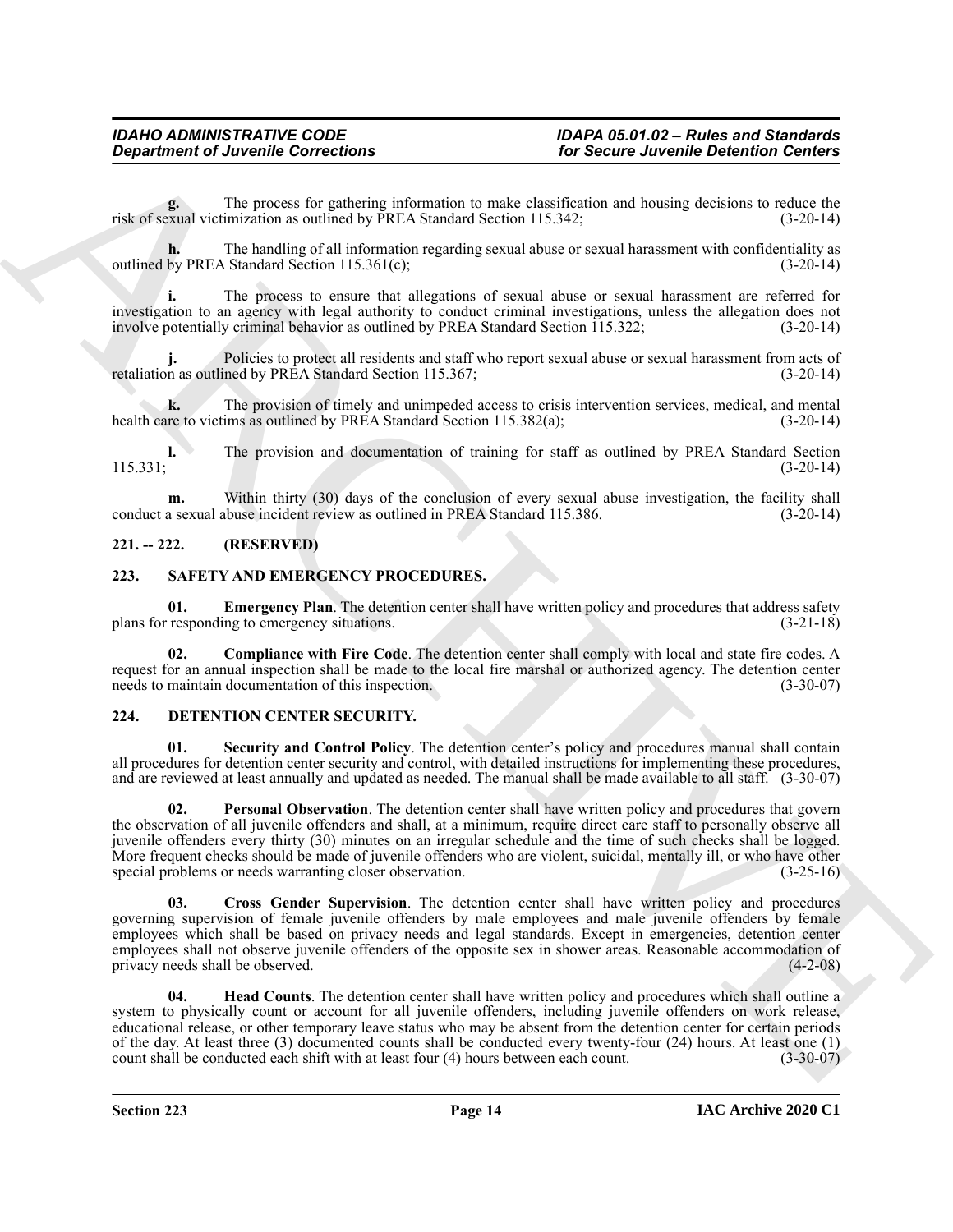#### <span id="page-14-3"></span><span id="page-14-2"></span><span id="page-14-1"></span><span id="page-14-0"></span>**225. PHYSICAL INTERVENTION.**

|                             | <b>Department of Juvenile Corrections</b>                                       | for Secure Juvenile Detention Centers                                                                                                                                                                                 |             |
|-----------------------------|---------------------------------------------------------------------------------|-----------------------------------------------------------------------------------------------------------------------------------------------------------------------------------------------------------------------|-------------|
| 05.                         | observation of juvenile offenders.                                              | Camera Surveillance. Camera surveillance equipment shall not be used in place of the personal                                                                                                                         | $(3-29-12)$ |
| 225.                        | PHYSICAL INTERVENTION.                                                          |                                                                                                                                                                                                                       |             |
| 01.                         | procedures which govern the use of physical intervention.                       | Appropriate Use of Physical Intervention. The detention center shall have written policy and                                                                                                                          | $(3-21-18)$ |
| a.                          | degree necessary to restore order:                                              | The use of physical intervention shall be restricted to the following situations, and then only to the                                                                                                                | $(3-21-18)$ |
| i.                          | Instances of justifiable self-protection;                                       |                                                                                                                                                                                                                       | $(3-21-18)$ |
| ii.                         | The protection of others;                                                       |                                                                                                                                                                                                                       | $(3-21-18)$ |
| iii.                        | The protection of property;                                                     |                                                                                                                                                                                                                       | $(3-21-18)$ |
| iv.                         | The prevention of escapes; and                                                  |                                                                                                                                                                                                                       | $(3-21-18)$ |
| V.                          | The suppression of disorder.                                                    |                                                                                                                                                                                                                       | $(3-21-18)$ |
| b.                          | Physical intervention shall not be used as punishment.                          |                                                                                                                                                                                                                       | $(3-30-07)$ |
| 02.                         | govern the use of chemical agents, if approved for use in the detention center. | Use of Chemical Agents. The detention center shall have written policy and procedures which                                                                                                                           | $(3-21-18)$ |
| a.                          | degree necessary to restore order:                                              | The use of chemical agents shall be restricted to the following situations, and then only to the                                                                                                                      | $(3-21-18)$ |
| i.                          | Instances of justifiable self-protection;                                       |                                                                                                                                                                                                                       | $(3-21-18)$ |
| ii.                         | The protection of others;                                                       |                                                                                                                                                                                                                       | $(3-21-18)$ |
| iii.                        | The prevention of escapes; and                                                  |                                                                                                                                                                                                                       | $(3-21-18)$ |
| iv.                         | The suppression of disorder.                                                    |                                                                                                                                                                                                                       | $(3-21-18)$ |
| b.<br>qualified instructor. |                                                                                 | Chemical agents shall only be administered by an individual who has been certified in its use by a                                                                                                                    | $(3-21-18)$ |
| c.<br>centers.              |                                                                                 | Oleoresin Capsicum shall be the only chemical agent approved for use in juvenile detention                                                                                                                            | $(3-29-12)$ |
| 03.                         |                                                                                 | Use of Electroshock Devices. The use of electroshock devices is prohibited in juvenile detention<br>centers unless used by law enforcement officers responding to a call for assistance initiated by detention staff. | $(3-21-18)$ |
| 04.                         |                                                                                 | Use of Mechanical Restraints. The detention center shall have written policy and procedures<br>which govern the use of mechanical restraints, including notification of medical or mental health professionals.       | $(3-21-18)$ |
| a.                          | The use of restraints shall be restricted to:                                   |                                                                                                                                                                                                                       | $(3-21-18)$ |
|                             | Instances of transfer;                                                          |                                                                                                                                                                                                                       | $(3-21-18)$ |
| i.                          |                                                                                 |                                                                                                                                                                                                                       |             |

<span id="page-14-4"></span>

|      | Instances of justifiable self-protection; | $(3-21-18)$ |
|------|-------------------------------------------|-------------|
| ii.  | The protection of others;                 | $(3-21-18)$ |
| iii. | The prevention of escapes; and            | $(3-21-18)$ |
| 1V.  | The suppression of disorder.              | $(3-21-18)$ |

<span id="page-14-6"></span><span id="page-14-5"></span>

| а.  | The use of restraints shall be restricted to: | $(3-21-18)$ |
|-----|-----------------------------------------------|-------------|
| 1.  | Instances of transfer;                        | $(3-21-18)$ |
| ii. | Instances of justifiable self-protection;     | $(3-21-18)$ |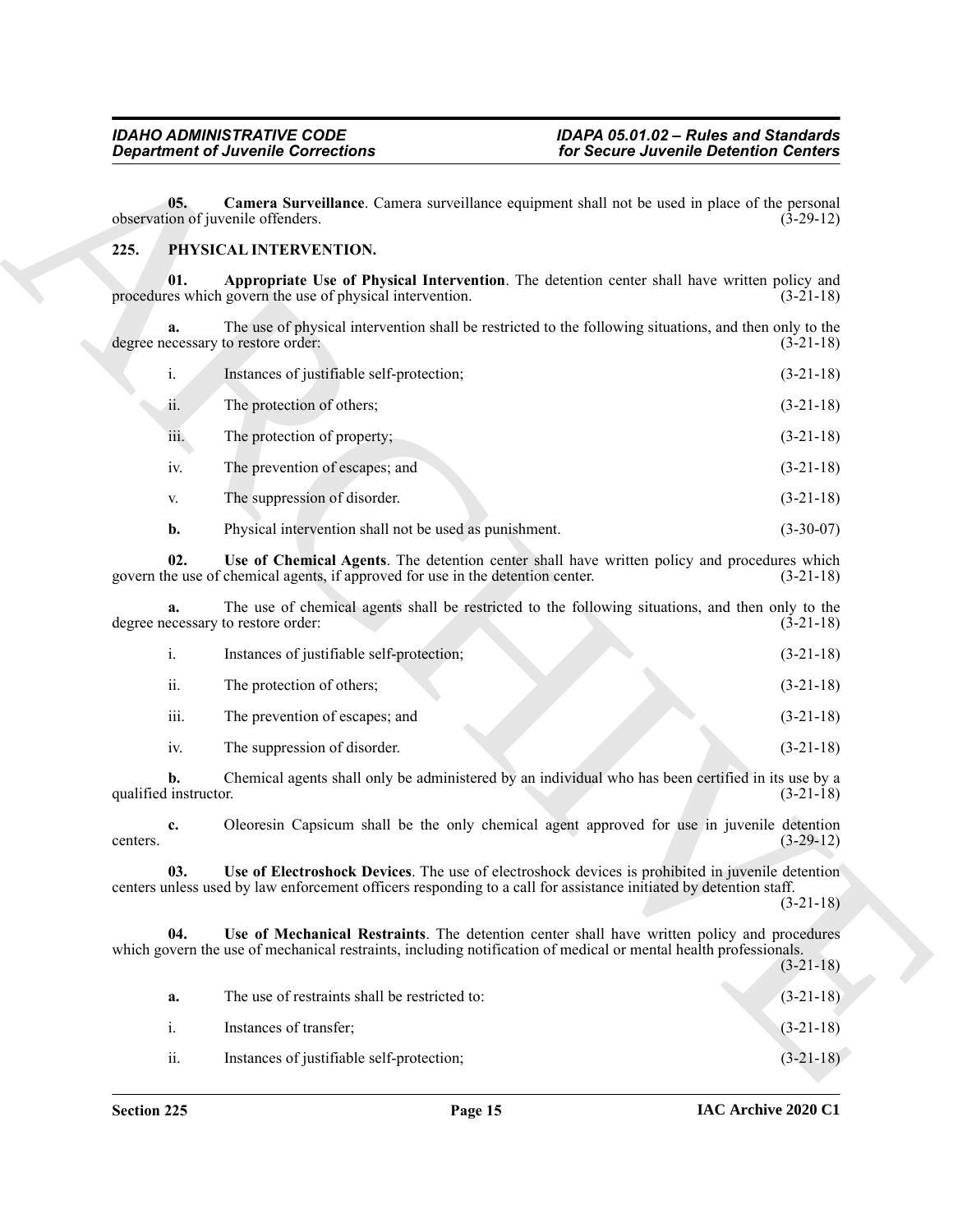| <b>Department of Juvenile Corrections</b>       |                                                                                                                                                                                                                                                                                                                                                                                                                                                  | for Secure Juvenile Detention Centers |             |
|-------------------------------------------------|--------------------------------------------------------------------------------------------------------------------------------------------------------------------------------------------------------------------------------------------------------------------------------------------------------------------------------------------------------------------------------------------------------------------------------------------------|---------------------------------------|-------------|
| iii.                                            | The protection of others;                                                                                                                                                                                                                                                                                                                                                                                                                        |                                       | $(3-21-18)$ |
| iv.                                             | The protection of property;                                                                                                                                                                                                                                                                                                                                                                                                                      |                                       | $(3-21-18)$ |
| V.                                              | Medical reasons under the direction of medical staff;                                                                                                                                                                                                                                                                                                                                                                                            |                                       | $(3-21-18)$ |
| vi.                                             | The prevention of escapes; and                                                                                                                                                                                                                                                                                                                                                                                                                   |                                       | $(3-21-18)$ |
| vii.                                            | The suppression of disorder.                                                                                                                                                                                                                                                                                                                                                                                                                     |                                       | $(3-21-18)$ |
| $\mathbf{b}$ .                                  | Restraints shall not be used as punishment or for the convenience of staff.                                                                                                                                                                                                                                                                                                                                                                      |                                       | $(4-5-00)$  |
| c.<br>exigent circumstances.                    | Juvenile offenders in mechanical restraints shall not be left unattended except in documented                                                                                                                                                                                                                                                                                                                                                    |                                       | $(3-21-18)$ |
| 226.                                            | PERIMETER SECURITY CHECKS AND SECURITY INSPECTIONS.                                                                                                                                                                                                                                                                                                                                                                                              |                                       |             |
| 01.                                             | Perimeter Security Checks. The detention center shall have written policy and procedures which<br>govern the frequency and performing of perimeter security checks.                                                                                                                                                                                                                                                                              |                                       | $(3-30-07)$ |
| 02.<br>documentation of any corrective action.  | Security Inspections. The detention center shall have written policy and procedures that require<br>timely notification to the detention center administrator or designee of any structural or security deficiencies. The<br>detention center administrator shall promptly correct any identified problems. The facility shall maintain                                                                                                          |                                       | $(3-25-16)$ |
| 227.<br><b>SEARCH AND SEIZURE.</b>              |                                                                                                                                                                                                                                                                                                                                                                                                                                                  |                                       |             |
| 01.                                             | Detention Center Search Plan. The detention center shall have written policy and procedures<br>which outline a detention center search plan for the control of contraband and weapons and provides for unannounced<br>and irregularly timed searches of juvenile offenders' rooms, day rooms, and activity, work or other areas accessible to<br>juvenile offenders and searches of all materials and supplies coming into the detention center. |                                       | $(3-30-07)$ |
| 02.                                             | Personal Searches. The detention center shall have written policy and procedures governing the<br>personal searches of juvenile offenders, to include pat, strip, visual body cavity, and body cavity searches for the<br>control of contraband and weapons and provides for unannounced and irregularly timed searches of juvenile<br>offenders. Said policies and procedures shall include, at a minimum, requirements that:                   |                                       | $(3-21-18)$ |
| a.<br>juvenile to the greatest extent possible; | All searches be performed under sanitary conditions in a manner which protects the dignity of the                                                                                                                                                                                                                                                                                                                                                |                                       | $(3-21-18)$ |
| b.<br>exigent circumstances;                    | All pat searches be performed by direct care personnel of the same sex as the juvenile, except under                                                                                                                                                                                                                                                                                                                                             |                                       | $(3-21-18)$ |
| $c_{\cdot}$                                     | All strip or visual body cavity searches be performed by direct care personnel of the same sex as the<br>juvenile with the exception of the health authority or medical personnel;                                                                                                                                                                                                                                                               |                                       | $(3-21-18)$ |
| d.<br>medical personnel;                        | No person of the opposite sex of the juvenile shall be allowed to observe any unclothed search of<br>the juvenile, including strip, visual body cavity, or body cavity searches with the exception of the health authority or                                                                                                                                                                                                                    |                                       | $(3-21-18)$ |
| e.                                              | All body cavity searches shall be conducted only by the health authority or by medical personnel;                                                                                                                                                                                                                                                                                                                                                |                                       | $(3-21-18)$ |
| f.<br>mechanical restraints; and                | An initial pat search must be performed at the intake process prior to the removal of any                                                                                                                                                                                                                                                                                                                                                        |                                       | $(3-21-18)$ |
|                                                 |                                                                                                                                                                                                                                                                                                                                                                                                                                                  |                                       |             |

#### <span id="page-15-4"></span><span id="page-15-3"></span><span id="page-15-2"></span><span id="page-15-0"></span>**226. PERIMETER SECURITY CHECKS AND SECURITY INSPECTIONS.**

#### <span id="page-15-7"></span><span id="page-15-6"></span><span id="page-15-5"></span><span id="page-15-1"></span>**227. SEARCH AND SEIZURE.**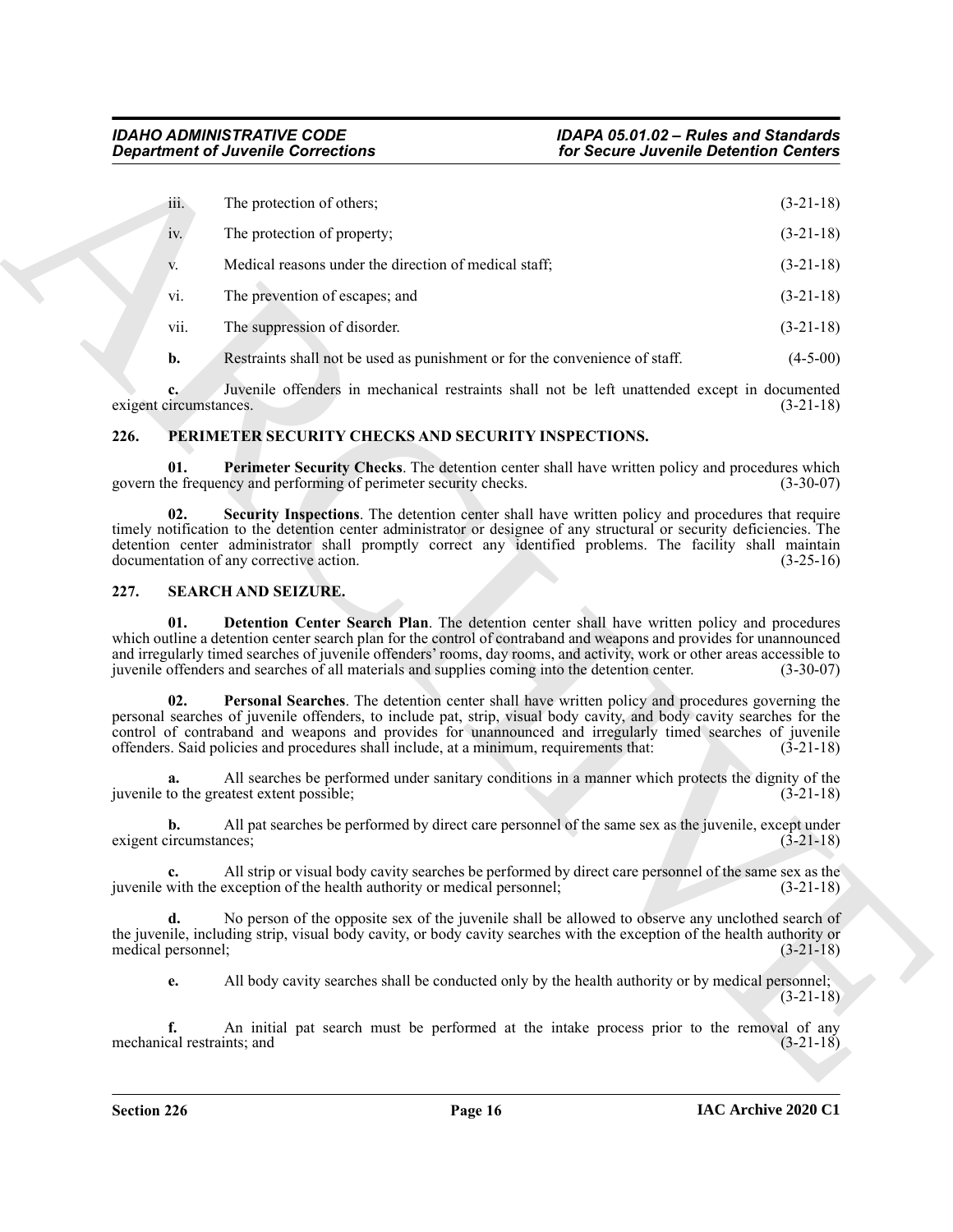Any search or physical examination of transgender or intersex residents for the sole purpose of d status is prohibited. (3-21-18) determining genital status is prohibited.

**03. Documentation of Certain Searches**. The detention center shall have policies and procedures which govern the documentation of certain searches. Documentation shall be maintained in detention center records and in the juvenile offender's record, and shall include justification and any exigent circumstances surrounding the search. Searches which must be documented include, but are not limited to; (3-21-18) search. Searches which must be documented include, but are not limited to;

<span id="page-16-6"></span>**a.** Any search performed by direct care personnel of the opposite sex as the juvenile; (3-21-18)

**b.** Any strip or visual body cavity search performed or observed by direct care personnel of the opposite sex of the juvenile; (3-21-18)

**c.** Any body cavity search observed by direct care personnel of the opposite sex of the juvenile; or (3-21-18)

<span id="page-16-7"></span>**d.** Any strip, visual body cavity or body cavity search performed. (3-21-18)

**Equivariant of Ancientes Controllents** on the state of the state of the state of the state of the state of the state of the state of the state of the state of the state of the state of the state of the state of the state **04. Seizure and Disposition of Contraband**. The detention center shall have written policy and procedures which explains the chain of custody to govern the handling and/or disposal of contraband. All contraband found during detention center or juvenile offender searches shall be seized and processed according to detention center policy, including involvement of law enforcement, if appropriate. The seizure and disposition of the contraband shall be documented. When a crime is suspected to have been committed within the detention center, all evidence shall be maintained and made available to the proper authorities. (3-21-18)

#### <span id="page-16-8"></span><span id="page-16-0"></span>**228. SECURITY DEVICES.**

<span id="page-16-9"></span>**01. Key Control**. The detention center shall have policy and procedures in place to govern key and tool control. (3-30-07)

<span id="page-16-10"></span>**02. Security Devices**. The detention center shall have written policy and procedures that govern the use of security devices. Detention center employees shall use only security equipment on which they have been properly trained and is issued through, or authorized by, the detention center administrator. The facility shall maintain documentation of proper training. (3-25-16)

<span id="page-16-11"></span>**03. Weapons Locker**. The detention center shall provide a weapons locker or similar arrangement at security perimeter entrances for the temporary storage of weapons belonging to law enforcement officers who must enter the detention center. (3-30-07)

#### <span id="page-16-1"></span>**229. (RESERVED)**

#### <span id="page-16-5"></span><span id="page-16-2"></span>**230. FOOD SERVICES.**

The detention center shall have written policy and procedures which govern food service. If food is not obtained through a food service contract from an outside source, the detention center's food service operation shall be supervised by a designated employee who has experience and/or training in meal preparation, menu planning, staff supervision, ordering procedures, health and safety policies, theft precautions, and inventory control. If food is obtained through a food service contract from an outside source, provisions shall be made to assure that the contractor complies with the applicable section of these rules. (3-30-07)

#### <span id="page-16-3"></span>**231. (RESERVED)**

#### <span id="page-16-12"></span><span id="page-16-4"></span>**232. SPECIAL DIETS.**

The detention center shall have written policy and procedures which govern special diets. (3-30-07)

<span id="page-16-13"></span>**01.** Special Diets, Medical. Special diets prescribed by a physician shall be followed according to the treating physician or dentist. (4-5-00) orders of the treating physician or dentist.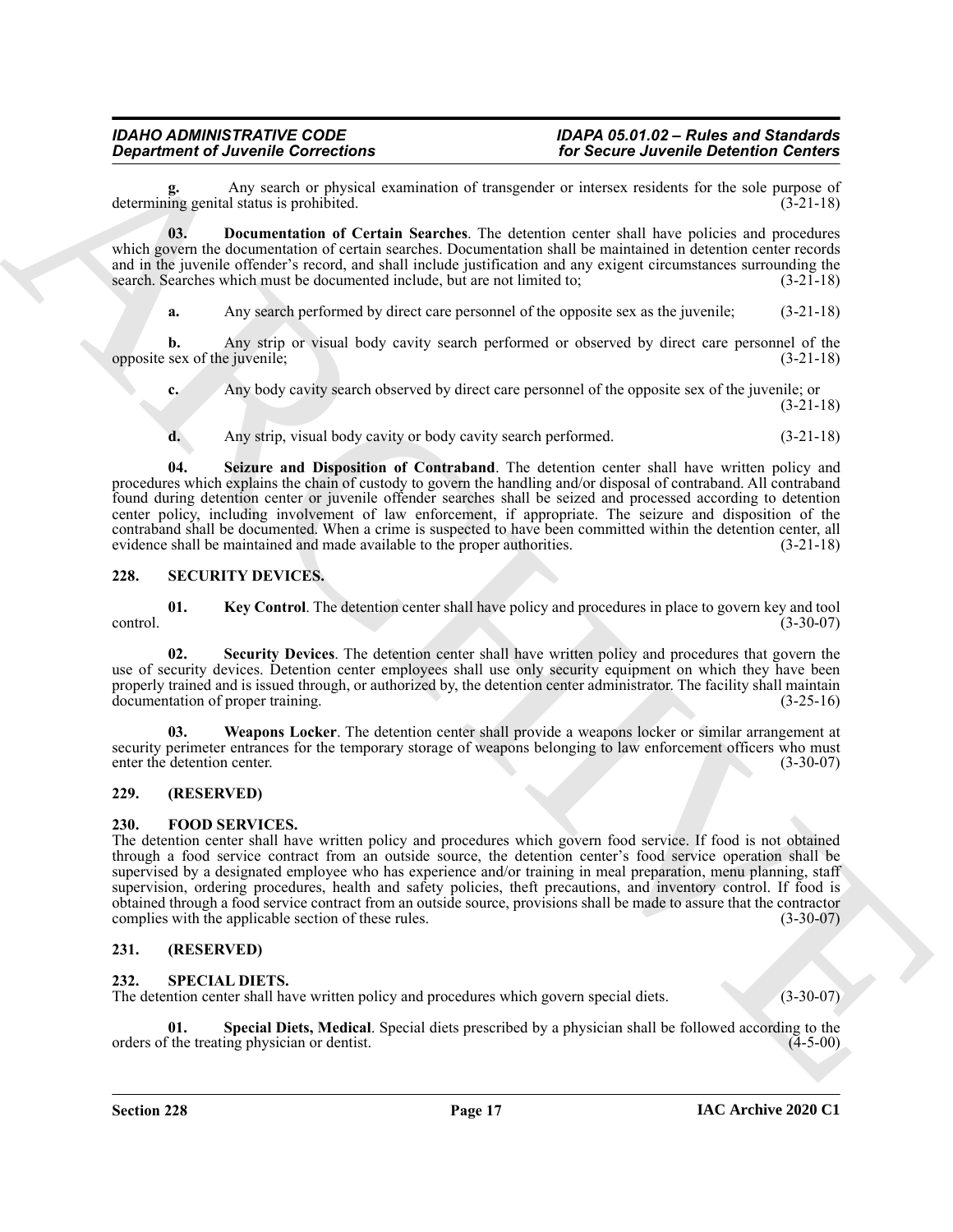<span id="page-17-16"></span>**02. Special Diets, Religious**. Provisions should be made for special diets when a juvenile offender's religious beliefs require adherence to particular dietary practices.

#### <span id="page-17-5"></span><span id="page-17-0"></span>**233. DIETARY RECORDS.**

<span id="page-17-6"></span>**01. Food Service Records**. The detention center shall maintain an accurate record of all meals served to juvenile offenders, including special diets. All menus shall be planned, dated, and available for review at least one (1) week in advance. Notations shall be made of any changes in the menu. Menus shall be kept at least one (1) year after use.  $(3-30-07)$ 

<span id="page-17-7"></span>**02. Review of Menus**. Menus and records of meals served shall be reviewed on a regular basis at least annually by a licensed dietician, physician or nutritionist to verify nutritional adequacy or shall meet the current guidelines of the National School Lunch Program. The detention center shall maintain documentation of the dietician's, physician's or nutritionist's review and verification. Subsequent menus shall be promptly revised to eliminate any deficiencies noted. (3-30-07)

#### <span id="page-17-10"></span><span id="page-17-1"></span>**234. MEALS.**

<span id="page-17-12"></span>**01. Providing Meals**. The detention center shall have written policy and procedures which govern the providing of meals. Three  $(\tilde{3})$  meals, at least two (2) of which includes a hot entree, shall be served daily.  $(3-29-12)$ 

**a.** Meals must be served at approximately the same time every day. No more than fourteen (14) hours shall elapse between the evening meal and breakfast the next day unless an evening snack is served. If snacks are provided, up to sixteen (16) hours may elapse between the evening meal and breakfast. (4-5-00)

**b.** Juvenile offenders out of the detention center attending court hearings or other approved functions when meals are served shall have a meal provided upon their return if they have not already eaten. (3-30-07)

<span id="page-17-13"></span>**c.** If meals are provided to staff, the menu should be the same as provided to juvenile offenders.

(3-30-07)

**d.** The health authority or a medical employee shall be notified when a juvenile offender does not eat three (3) consecutive meals. (3-30-07) (3-30-07)

**02. Withholding of Meals as Disciplinary Sanction Prohibited**. The detention center shall have written policy and procedures which dictate that meals shall not be withheld from juvenile offenders, nor the menu varied as a disciplinary sanction. (3-25-16)

<span id="page-17-11"></span>**03.** Control of Utensils. The detention center shall have a control system for the issuance and return of preparation and eating utensils. all food preparation and eating utensils.

#### <span id="page-17-9"></span><span id="page-17-8"></span><span id="page-17-2"></span>**235. FOOD SERVICE SANITATION.**

**Equation of Alexandre Controllers** (to the state of the state of the state of the state of the state of the state of the state of the state of the state of the state of the state of the state of the state of the state of **01. Written Policy and Procedures**. The detention center shall have written policy and procedures to govern food service sanitation. Food service and related sanitation practices shall comply with the requirements of the state health department or other appropriate regulatory body. The detention center's food service operation shall be inspected in the manner and frequency mandated by local health authorities. The detention center administrator shall solicit at least an annual sanitation inspection by a qualified entity. The results of such inspections shall be documented and the detention center administrator shall take prompt action to correct any identified problems;

(3-21-18)

#### <span id="page-17-3"></span>**236. -- 239. (RESERVED)**

#### <span id="page-17-14"></span><span id="page-17-4"></span>**240. SANITATION AND HYGIENE.**

<span id="page-17-15"></span>**Sanitation Inspections**. Written policy and procedures shall provide that the detention center be maintained in a clean and healthful condition and that the detention center administrator or designee shall conduct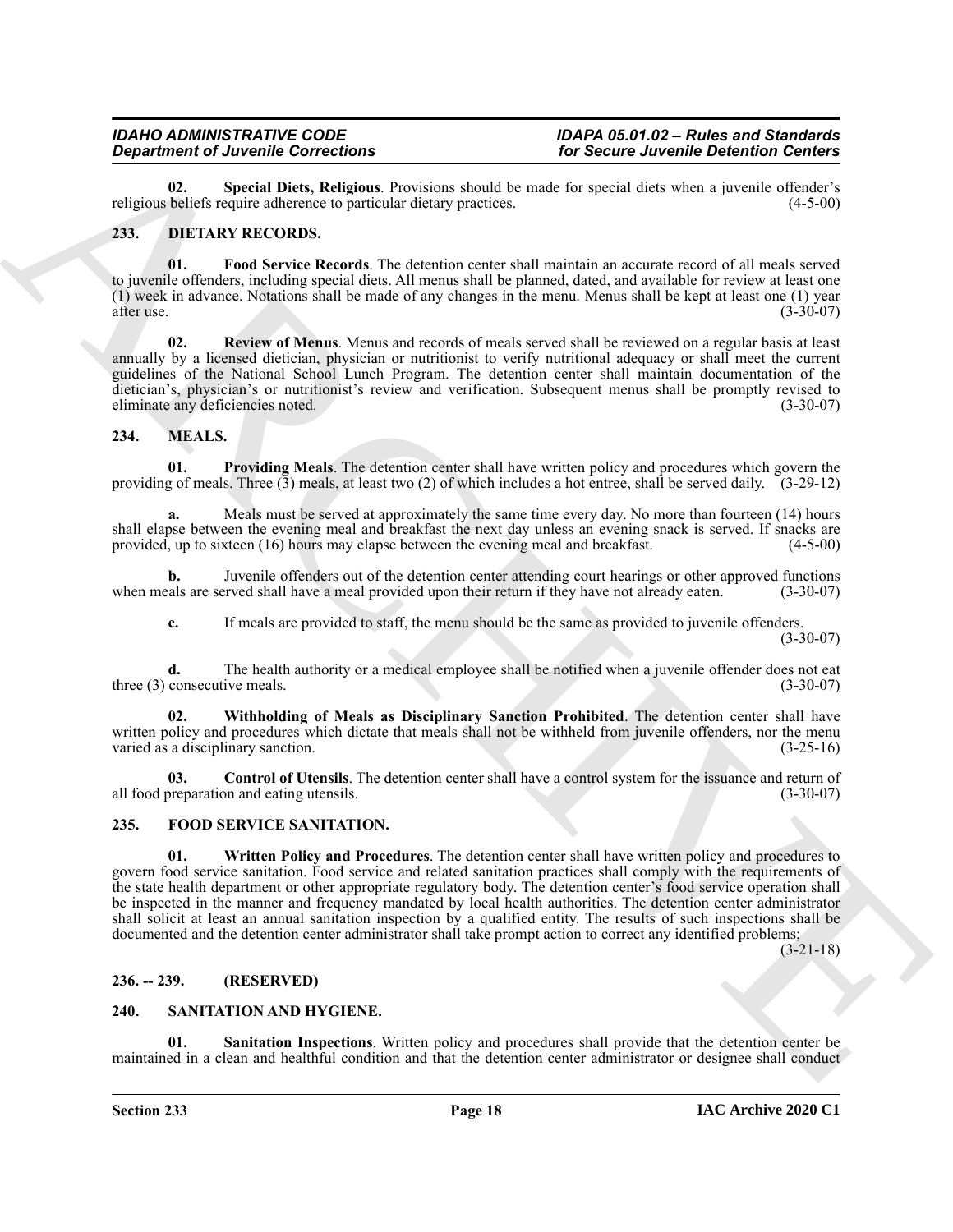### <span id="page-18-8"></span><span id="page-18-6"></span>*IDAHO ADMINISTRATIVE CODE IDAPA 05.01.02 – Rules and Standards*

#### <span id="page-18-9"></span><span id="page-18-7"></span><span id="page-18-0"></span>**241. -- 244. (RESERVED)**

#### <span id="page-18-4"></span><span id="page-18-2"></span><span id="page-18-1"></span>**245. PERSONAL HYGIENE.**

|               | <b>Department of Juvenile Corrections</b>                                                                                                                                                                                                                                                                                                                                                                                                                   | for Secure Juvenile Detention Centers |             |
|---------------|-------------------------------------------------------------------------------------------------------------------------------------------------------------------------------------------------------------------------------------------------------------------------------------------------------------------------------------------------------------------------------------------------------------------------------------------------------------|---------------------------------------|-------------|
|               | monthly sanitation and maintenance inspections of all areas of the detention center.                                                                                                                                                                                                                                                                                                                                                                        |                                       | $(3-30-07)$ |
| 02.           | Vermin Control. The detention center shall have a plan for the control of vermin and pests which<br>includes inspections and fumigations, as necessary, by a licensed pest control professional.                                                                                                                                                                                                                                                            |                                       | $(3-30-07)$ |
| 03.           | Housekeeping Plan. The detention center shall have a written housekeeping plan for all areas of<br>the physical plant which provides for daily housekeeping and maintenance by assigning specific duties to juvenile<br>offenders and staff. All work shall be assigned and supervised by detention center employees. No juvenile offender<br>shall be allowed to assign work to other juvenile offenders.                                                  |                                       | $(3-30-07)$ |
| 04.           | Maintenance and Repair. The detention center shall have written policy and procedures to<br>provide that all plumbing, lighting, heating and ventilation equipment, furnishings, and security hardware in juvenile<br>offender living areas shall be kept in good working order. Any broken fixture, equipment, furnishings, or hardware<br>shall be promptly repaired or replaced. Painted surfaces shall not be allowed to become scaled or deteriorated. |                                       | $(3-30-07)$ |
| 05.           | Water Quality. The water shall meet all current standards set by the applicable state and local<br>authority as to bacteriological, chemical, and physical tests for purity.                                                                                                                                                                                                                                                                                |                                       | $(3-30-07)$ |
| $241. - 244.$ | (RESERVED)                                                                                                                                                                                                                                                                                                                                                                                                                                                  |                                       |             |
| 245.          | PERSONAL HYGIENE.                                                                                                                                                                                                                                                                                                                                                                                                                                           |                                       |             |
| 01.           | Personal Hygiene Items. The detention center shall have written policy and procedures which<br>govern the provision of, without charge, the following articles necessary for maintaining proper personal hygiene:                                                                                                                                                                                                                                           |                                       | $(3-30-07)$ |
| a.            | Soap;                                                                                                                                                                                                                                                                                                                                                                                                                                                       |                                       | $(4-5-00)$  |
| b.            | Toothbrush;                                                                                                                                                                                                                                                                                                                                                                                                                                                 |                                       | $(4-5-00)$  |
| c.            | Toothpaste;                                                                                                                                                                                                                                                                                                                                                                                                                                                 |                                       | $(4-5-00)$  |
| d.            | Comb or brush;                                                                                                                                                                                                                                                                                                                                                                                                                                              |                                       | $(3-30-07)$ |
| е.            | Shaving equipment;                                                                                                                                                                                                                                                                                                                                                                                                                                          |                                       | $(3-21-18)$ |
| f.            | Products for female hygiene needs; and                                                                                                                                                                                                                                                                                                                                                                                                                      |                                       | $(3-30-07)$ |
|               |                                                                                                                                                                                                                                                                                                                                                                                                                                                             |                                       |             |
| g.            | Toilet paper.                                                                                                                                                                                                                                                                                                                                                                                                                                               |                                       | $(3-30-07)$ |
| 02.           | Removal of Personal Hygiene Items. The detention center shall have written policy and<br>procedures that govern the removal of personal hygiene items from juvenile offenders' sleeping areas. Removal must<br>be based upon sufficient reason to believe that the juvenile offender's access to the items poses a risk to the safety of<br>juvenile offenders, staff or others, or poses a security risk to the detention center.                          |                                       | $(3-30-07)$ |
| 03.           | Clothing and Linens. The detention center shall provide for the issue of clean clothing, bedding,<br>linens, and towels to new juvenile offenders held overnight. At a minimum, the following shall be provided:                                                                                                                                                                                                                                            |                                       | $(3-30-07)$ |
| a.            | A set of standard detention center clothing or uniform;                                                                                                                                                                                                                                                                                                                                                                                                     |                                       | $(3-30-07)$ |
| b.            | A set of standard detention center bedding and linens;                                                                                                                                                                                                                                                                                                                                                                                                      |                                       | $(3-25-16)$ |
| c.            | Fire-retardant mattress;                                                                                                                                                                                                                                                                                                                                                                                                                                    |                                       | $(4-5-00)$  |

<span id="page-18-5"></span><span id="page-18-3"></span>

|    |                                                                                   | $\sqrt{2}$ $\sqrt{2}$ $\sqrt{1}$ |
|----|-----------------------------------------------------------------------------------|----------------------------------|
| а. | A set of standard detention center clothing or uniform;                           | $(3-30-07)$                      |
| b. | A set of standard detention center bedding and linens;                            | $(3-25-16)$                      |
| c. | Fire-retardant mattress;                                                          | $(4-5-00)$                       |
| d. | Sufficient blankets to provide comfort under existing temperature conditions; and | $(4-5-00)$                       |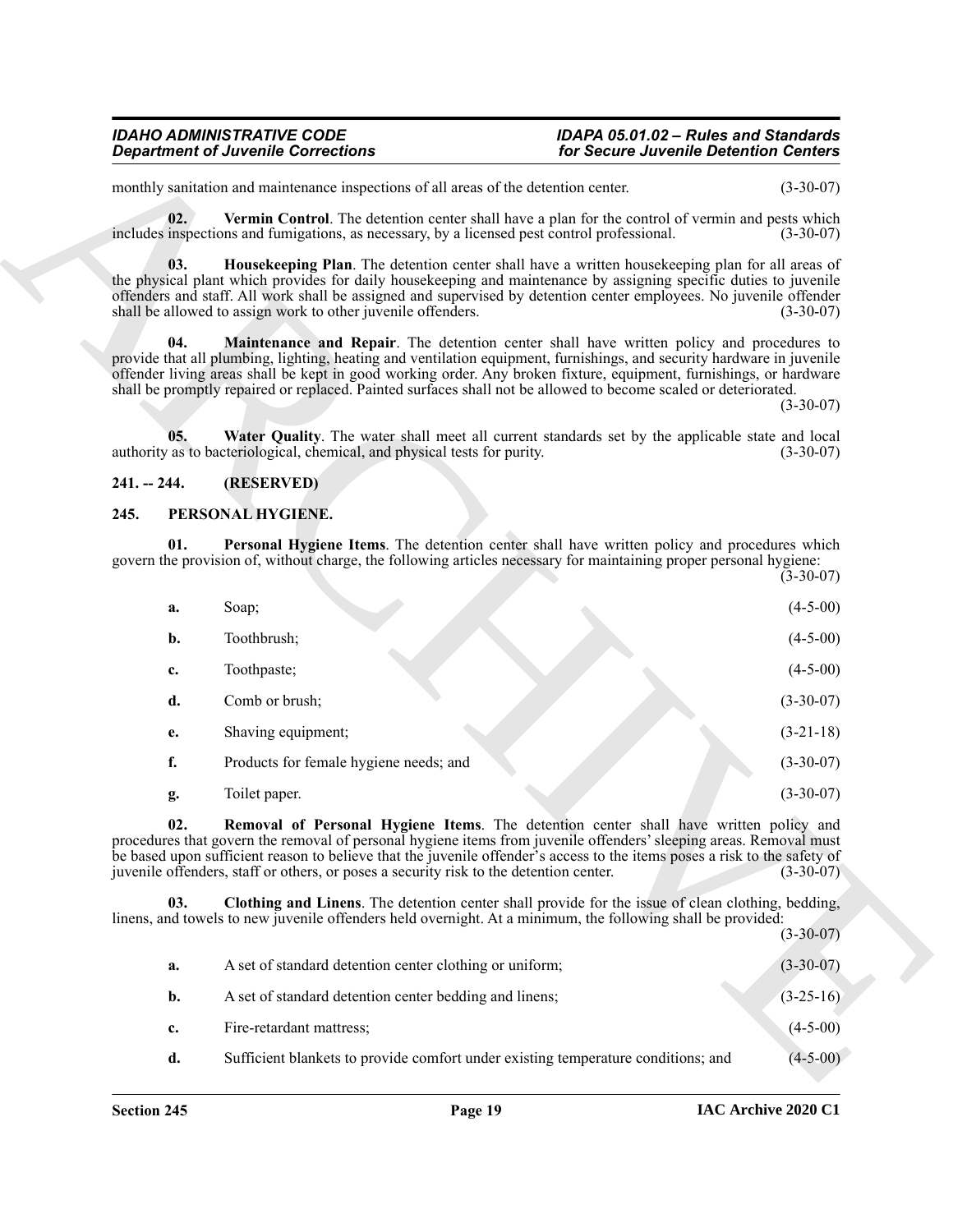#### <span id="page-19-4"></span><span id="page-19-3"></span><span id="page-19-2"></span><span id="page-19-1"></span><span id="page-19-0"></span>**250. HEALTH SERVICES.**

<span id="page-19-5"></span>

|                          | <b>Department of Juvenile Corrections</b>                                                                                                                                                        | for Secure Juvenile Detention Centers                                                                    |                            |
|--------------------------|--------------------------------------------------------------------------------------------------------------------------------------------------------------------------------------------------|----------------------------------------------------------------------------------------------------------|----------------------------|
| $e_{\cdot}$              | One (1) clean towel.                                                                                                                                                                             |                                                                                                          | $(4-5-00)$                 |
| 04.                      | towel exchanges for juvenile offenders.                                                                                                                                                          | <b>Laundry Services.</b> Laundry services shall be sufficient to allow required clothing, bedding, and   | $(3-30-07)$                |
| a.                       | or exchanged at least twice each week.                                                                                                                                                           | Clothing and towels used by the juvenile offender while in the detention center shall be laundered       | $(3-30-07)$                |
| b.<br>necessary.         |                                                                                                                                                                                                  | Linen shall be changed and laundered or exchanged at least once weekly or more often, as                 | $(4-5-00)$                 |
| c.<br>juvenile offender. |                                                                                                                                                                                                  | Blankets in use shall be laundered or exchanged at least monthly, or before re-issue to another          | $(3-30-07)$                |
| 05.                      | towels shall exceed the maximum population to ensure that a reserve is always available.                                                                                                         | Clothing and Linen Supplies. The detention center inventory of clothing, bedding, linen, and             | $(3-30-07)$                |
| $246. - 249.$            | (RESERVED)                                                                                                                                                                                       |                                                                                                          |                            |
| 250.                     | <b>HEALTH SERVICES.</b>                                                                                                                                                                          |                                                                                                          |                            |
| 01.                      | of reasonable medical, dental, and mental health services. These written policy and procedures must at a minimum<br>address, but are not limited to the following:                               | <b>Health Care.</b> The detention center shall have written policy and procedures to govern the delivery | $(3-21-18)$                |
| a.                       | admission to the detention center.                                                                                                                                                               | Intake medical screening must be documented and performed on all juvenile offenders upon                 | $(3-29-12)$                |
|                          | problems, sexually transmitted and other infectious diseases, medication taken and special health requirements, if<br>any, the use of alcohol or drugs, mental illness and/or suicidal behavior. | The medical screening should include inquiry of current illness and health problems, dental              | $(3-29-12)$                |
| ii.<br>behavior.         |                                                                                                                                                                                                  | The screening should also include observations of the physical condition, mental condition, and/or       | $(3-21-18)$                |
| $\mathbf{b}$ .           | Handling of juvenile offenders' requests for medical treatment;                                                                                                                                  |                                                                                                          | $(3-30-07)$                |
| c.                       | Non-emergency medical services;                                                                                                                                                                  |                                                                                                          | $(4-5-00)$                 |
| d.                       | Emergency medical and dental services;                                                                                                                                                           |                                                                                                          | $(4-5-00)$                 |
|                          | Use of a vehicle for emergency transport;                                                                                                                                                        |                                                                                                          | $(3-25-16)$                |
| e.                       |                                                                                                                                                                                                  |                                                                                                          |                            |
| f.<br>located nearby;    |                                                                                                                                                                                                  | Emergency on-call physician and dental services when the emergency health care facility is not           | $(4-5-00)$                 |
| g.                       | The availability of first-aid supplies;                                                                                                                                                          |                                                                                                          |                            |
| h.                       | physical, mental or emotional disabilities;                                                                                                                                                      | Screening, referral, and care of juvenile offenders who may be suicide-prone, or experience              | $(3-21-18)$<br>$(3-30-07)$ |
| psychiatric problems;    |                                                                                                                                                                                                  | Arrangements for providing close medical supervision of juvenile offenders with special medical or       | $(3-30-07)$                |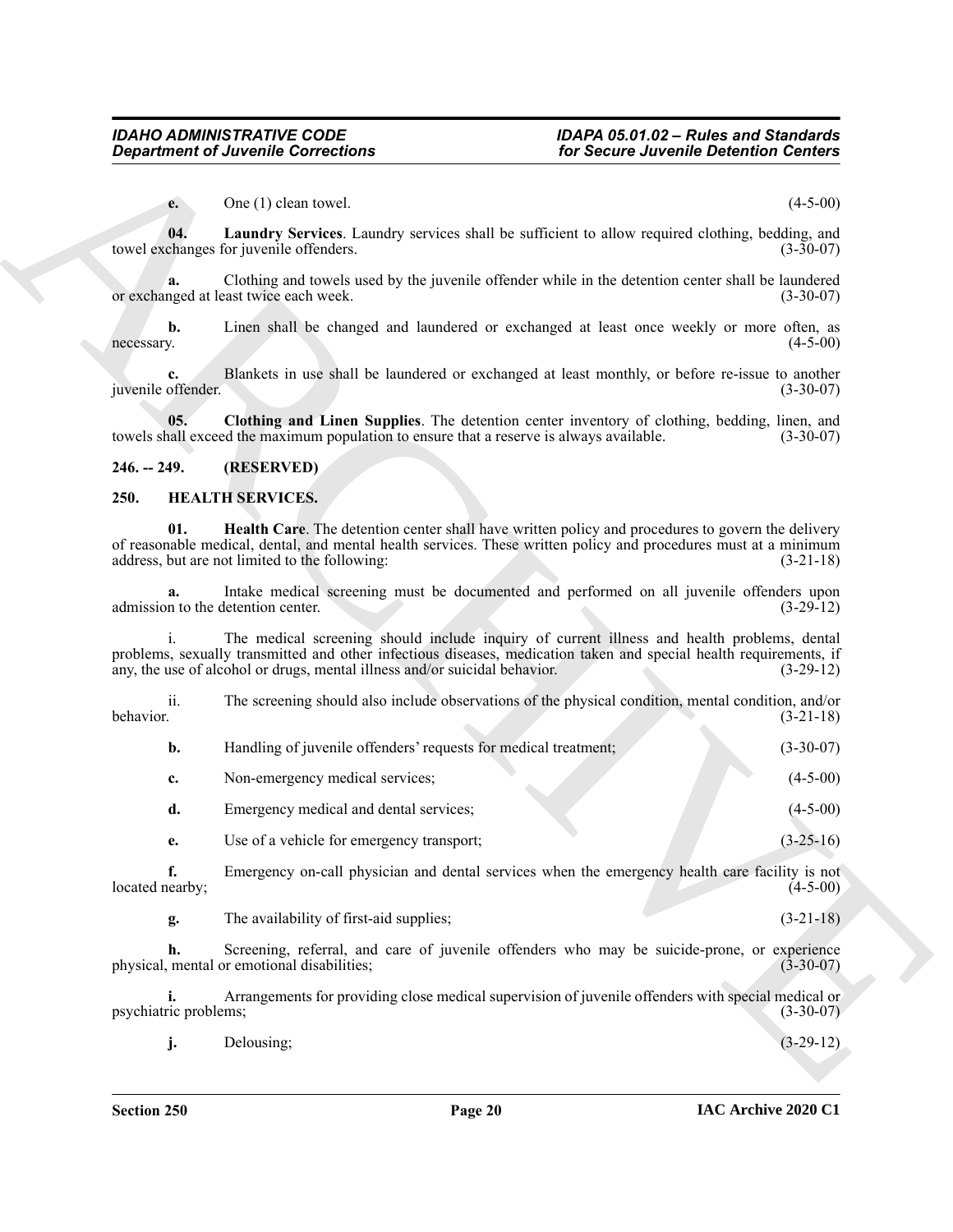**k.** Medical isolation, and proper examination of juvenile offenders suspected of having contagious or s diseases;<br>(3-21-18) infectious diseases:

**l.** Management of pharmaceuticals, including storage in a secure location; and  $(3-30-07)$ 

<span id="page-20-4"></span><span id="page-20-3"></span>**m.** Notification of next of kin or appropriate authorities in case of serious illness, injury or death. (3-30-07)

**Equivariant of Anciente Corrections**<br>
Interaction contribute to the state of the state of the state of the state of the state of the state of the state of the state of the state of the state of the state of the state of **02. Medical Judgments**. Except for regulations necessary to ensure the safety and order of the detention center, all matters of medical, mental health, and dental judgment shall be the sole province of the health authority, who shall have final responsibility for decisions related to medical judgments. (3-30-07)

**03. Informed Consent**. Permission to perform medical, surgical, dental or other remedial treatment shall be obtained from parents, spouse, guardian, court or other competent person as stated in Title 16, Chapter 16, Section 16-1627, Idaho Code. (3-30-07)

<span id="page-20-2"></span>**04. Health Appraisal**. A health appraisal for each juvenile offender shall be provided by the health authority or medical employee within fourteen  $(14)$  days of admission. (3-30-07)

<span id="page-20-0"></span>**251. -- 254. (RESERVED)**

#### <span id="page-20-6"></span><span id="page-20-1"></span>**255. RULES AND DISCIPLINE.**

<span id="page-20-5"></span>**01. Behavioral Management**. The detention center shall have written policy and procedures for maintaining discipline and regulating juvenile offenders' conduct. The following general principle shall apply:  $(3-21-18)$ 

**a.** The conduct of juvenile offenders shall be regulated in a manner which encourages and supports ate behavior, with penalties for negative behavior; appropriate behavior, with penalties for negative behavior;

**b.** The detention center shall have written rules of conduct which specify prohibited acts, the penalties that may be imposed for various degrees of violation, and the disciplinary procedures to be followed; (3-30-07)

**c.** Disciplinary action shall be of a nature to regulate juvenile offenders' behavior within acceptable d shall be taken at such times and in such degrees as necessary to accomplish this objective; (3-30-07) limits and shall be taken at such times and in such degrees as necessary to accomplish this objective;

**d.** The behavior of juvenile offenders shall be controlled in an impartial and consistent manner;  $(3-30-07)$ 

**e.** Disciplinary action shall not be arbitrary, capricious, retaliatory, or vengeful; (4-5-00)

**f.** Corporal or unusual punishment is prohibited, and care shall be taken to insure juvenile offenders' freedom from personal abuse, humiliation, mental abuse, personal injury, disease, property damage, harassment, or punitive interference with daily functions of living, such as eating or sleeping; (3-30-07) punitive interference with daily functions of living, such as eating or sleeping;

**g.** Juvenile offenders shall not be subject to any situation in which juvenile offenders impose discipline on each other. (3-30-07) (3-30-07)

<span id="page-20-9"></span>**02. Resolution of Rule Infractions**. The detention center shall have written policy and procedures to depote the resolution of rule infractions. (3-30-07) define and govern the resolution of rule infractions.

<span id="page-20-8"></span>**03. Grievance Procedures**. The detention center shall have written policy and procedures for juvenile offenders which will identify grievable issues and define the grievance process. (3-30-07)

<span id="page-20-7"></span>**04. Criminal Law Violations**. The detention center shall have written policy and procedures to govern the handling of incidents that involve the violation of federal, state, or local criminal law, including prompt referral to the appropriate authority for possible investigation and prosecution. (3-30-07)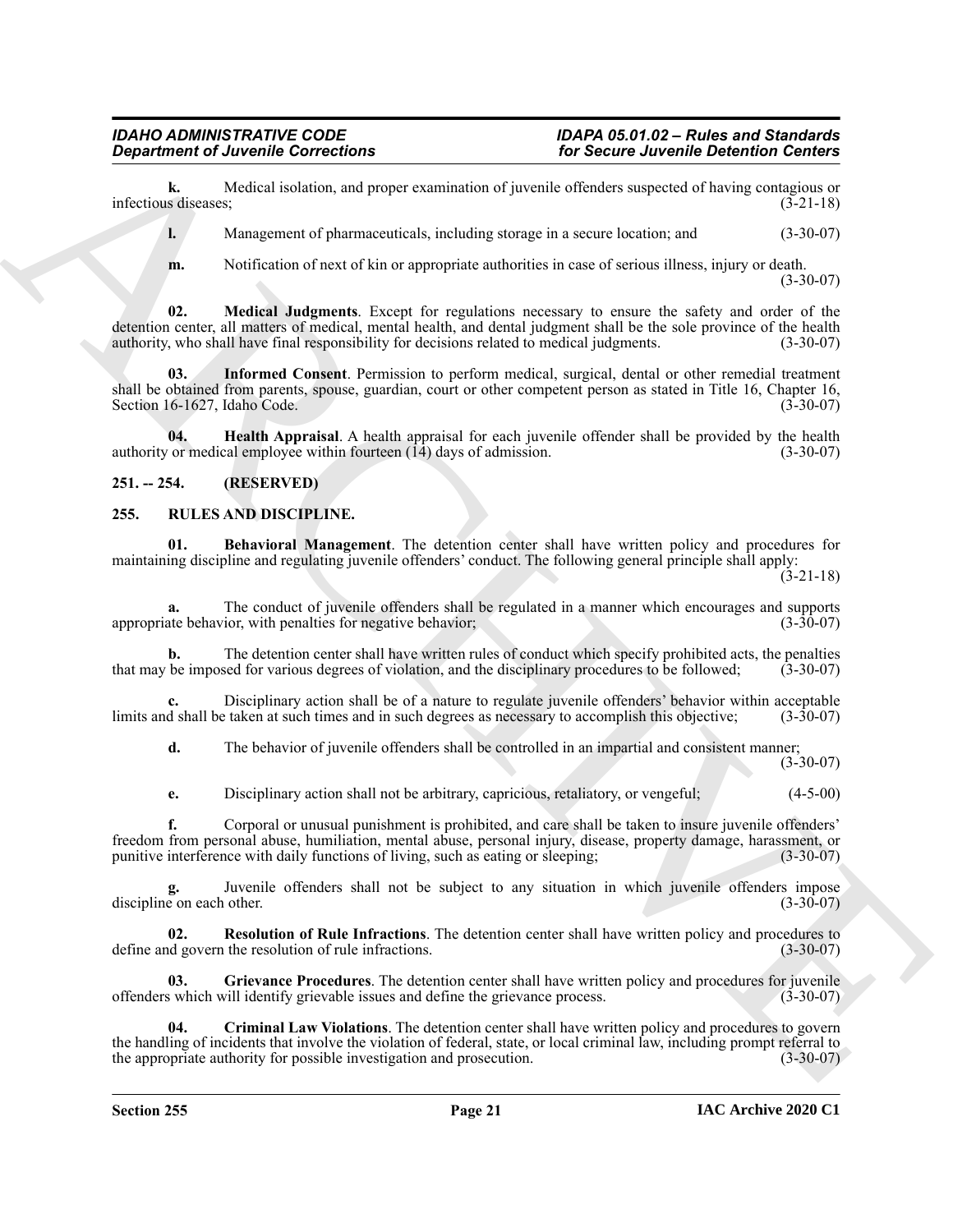#### <span id="page-21-4"></span><span id="page-21-1"></span><span id="page-21-0"></span>**256. COMMUNICATION AND CORRESPONDENCE.**

**Considerably Correlations**<br>
26. Secure Adventis Determine Correlations<br>
26. Secure Adventis Determine Correlations<br>
26. Secure Adventis Determine and the state and the state and the state policy and preceding which<br>
and **01. Mail, Visiting, Telephone**. The detention center shall have written policy and procedures which shall govern the practices of handling mail, visitation, use of the telephone, and any limitations or restriction on these privileges. Juvenile offenders shall have the opportunity to receive visits and to communicate and correspond with persons, representatives of the media or organizations, subject to the limitations necessary to maintain detention center security and order. (3-21-18)

<span id="page-21-5"></span>**02. Resident Access to Outside Support Services**. The facility shall provide residents with access to outside victim advocates for emotional support services related to sexual abuse as outlined by PREA Standard Section 115.353. (3-20-14)

<span id="page-21-3"></span>**03. Mail Service**. Mail, other than sent to or received from public officials, judges, attorneys, courts, government officials and officials of the confining authority, may be opened and inspected for contraband. (4-5-00)

**04. Telephone Service**. All juvenile offenders, except those restricted as a result of disciplinary action, shall be provided the opportunity to complete at least two (2) telephone calls weekly to maintain family and community ties. (3-30-07)

<span id="page-21-7"></span>**a.** Telephone calls may be monitored and notification shall be provided to the juvenile. (3-21-18)

**b.** The detention center may require that any costs for telephone calls be borne by the juvenile offender or the party called. (3-30-07)

**c.** Written policy and procedures shall grant all juvenile offenders the right to make at least one (1) local or collect long distance telephone call to family members, attorneys, or other approved individuals during the admissions process. (3-30-07) admissions process.

**d.** Juvenile offenders shall be allowed to make a reasonable number of telephone calls to their attorneys that: (3-20-20)

|      | Are of reasonable duration:                | $(3-20-20)$ |
|------|--------------------------------------------|-------------|
| ii.  | Are not monitored: and                     | $(3-20-20)$ |
| iii. | Are not revoked as a disciplinary measure. | $(3-20-20)$ |

<span id="page-21-9"></span><span id="page-21-6"></span>**05. Visitation Restrictions**. The parents or legal guardians, probation officer, parole officer, detention

center administrator or the court of jurisdiction may impose restrictions on who may visit a juvenile offender.  $(3-30-07)$ 

**06. Search of Visitors**. Written policy and procedures shall specify that visitors register upon entry into the detention center and the circumstances under which visitors are searched and supervised during the visit.

(3-30-07)

<span id="page-21-2"></span>**07. Confidential Visits**. The detention center shall provide juvenile offenders adequate opportunities for confidential access to courts, attorneys, and their authorized representatives, probation and parole officers, law enforcement, counselors, caseworkers, and the clergy. (3-21-18) enforcement, counselors, caseworkers, and the clergy.

<span id="page-21-8"></span>**08. Visitation**. Attorneys, probation and parole officers, law enforcement, counselors, caseworkers, and clergy shall be permitted to visit juvenile offenders at reasonable hours other than during regularly scheduled visiting hours. (3-21-18)

**a.** Visits with attorneys, probation and parole officers, law enforcement, counselors, caseworkers, and clergy shall not be monitored, except that detention center employees may visually observe the visitation as necessary to maintain appropriate levels of security. (3-21-18)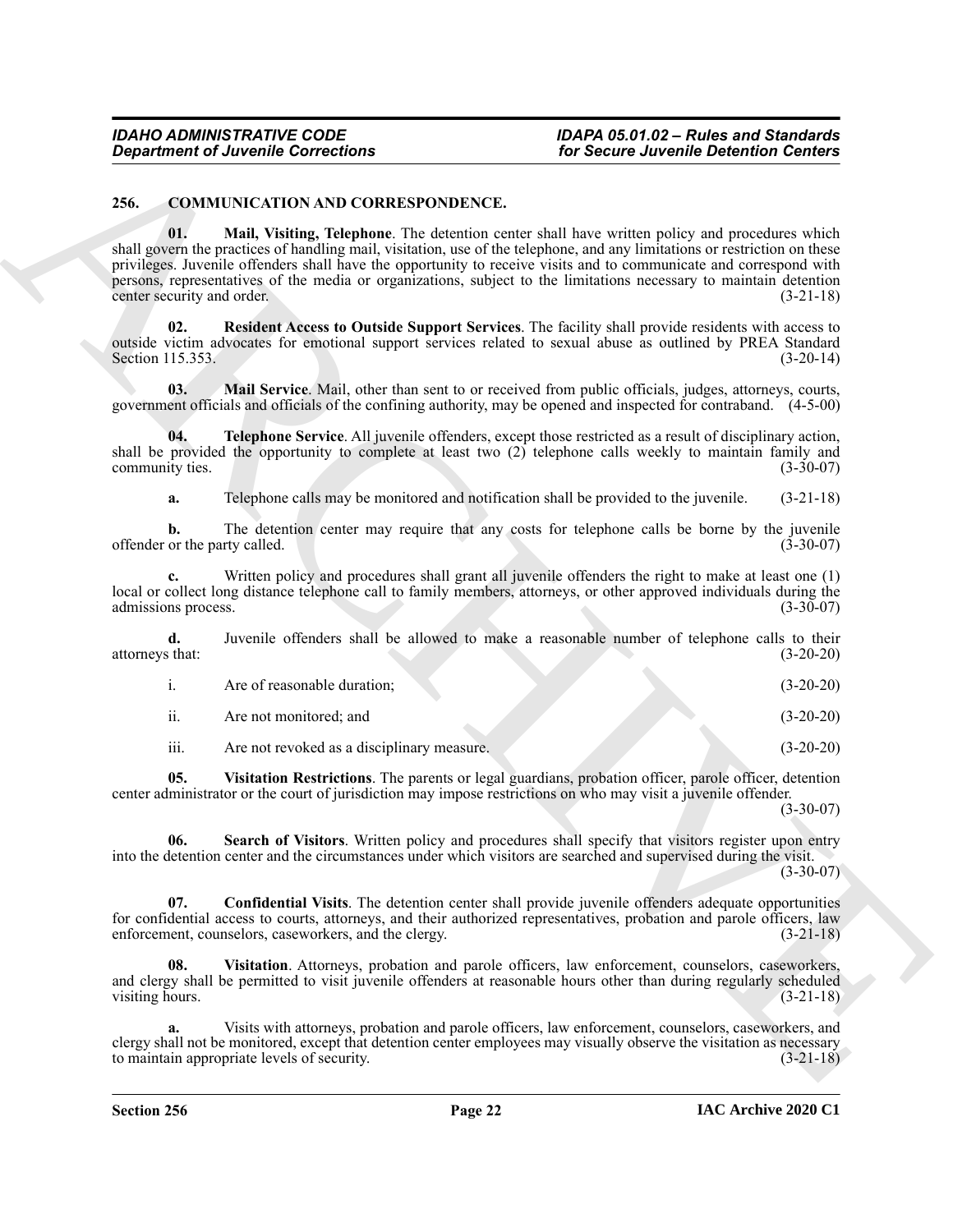**b.** Visits with attorneys, probation and parole officers, law enforcement, counselors, caseworkers, or clergy should be of the contact type unless otherwise indicated by the juvenile offender or visitor, or the detention center administrator determines there is a substantial security justification to restrict the visit to a non-contact type.  $(3-21-18)$ 

#### <span id="page-22-0"></span>**257. -- 260. (RESERVED)**

#### <span id="page-22-5"></span><span id="page-22-2"></span><span id="page-22-1"></span>**261. ADMISSION.**

**01. Orientation Materials**. Written policy and procedures shall provide that new juvenile offenders receive orientation materials, including conduct rules. If, at any time, a literacy or language barrier is recognized, the detention center shall make good faith efforts to assure that the juvenile offender understands the material. (3-30-07)

**02. Procedures for Admission**. The detention center shall have written policy and procedures for admission of juvenile offenders which shall address, but are not limited to, the following: (3-21-18)

<span id="page-22-6"></span>**a.** Determination that the juvenile offender is lawfully detained in the detention center; (3-29-12)

**b.** The classification of juvenile offenders in regard to sleeping, housing arrangements, and programming;  $(3-30-07)$ 

**c.** Any juvenile offender showing signs of impairment should not be admitted to the detention center without documentation from medical personnel or a physician of examination, treatment, and fitness for confinement; (3-21-18)

| A complete search of the juvenile offender and possessions: | $(3-30-07)$ |
|-------------------------------------------------------------|-------------|
|                                                             |             |

**e.** Pat searches shall be performed before mechanical restraints are removed at the admissions process;  $(3-21-18)$ 

- **f.** The care and disposition of personal property; (3-25-16)
- **g.** Provision of shower and the issuance of detention clothing and personal hygiene articles; (3-30-07)
- **h.** The provision of medical, dental and mental health screening; (3-30-07)

**i.** Male and female juvenile offenders shall not occupy the same sleeping room; (3-30-07)

**j.** The recording of basic personal data and information; (3-30-07)

**k.** Providing assistance to juvenile offenders in notifying their families of their admission and the on of procedures for mailing and visiting; discussion of procedures for mailing and visiting;

**l.** The fingerprinting and photographing in accordance with Title 20, Chapter 5, Section 20-516(8), ode; and (3-29-12) Idaho Code; and

<span id="page-22-4"></span><span id="page-22-3"></span>**m.** The administration of the MAYSI or other approved assessment tool. (3-20-20)

**Considerable Connections**<br>
Consider and possible to the content of the state of the state of the state of the state of the state of the state of the state of the state of the state of the state of the state of the state **03. Court Appearance Within Twenty-Four Hours**. According to Title 20, Chapter 5, Section 20- 516(4), Idaho Code, written policy and procedures shall ensure that any juvenile offender placed in detention or shelter care be brought to court within twenty-four (24) hours, excluding Saturdays, Sundays and holidays for a detention hearing to determine where the juvenile offender will be placed until the next hearing. (3-21-18)

**04.** Limitations of Detention. Written policy and procedures shall limit the use of detention in ce with Title 20, Chapter 5, Section 20-516, Idaho Code. (3-30-07) accordance with Title 20, Chapter 5, Section 20-516, Idaho Code.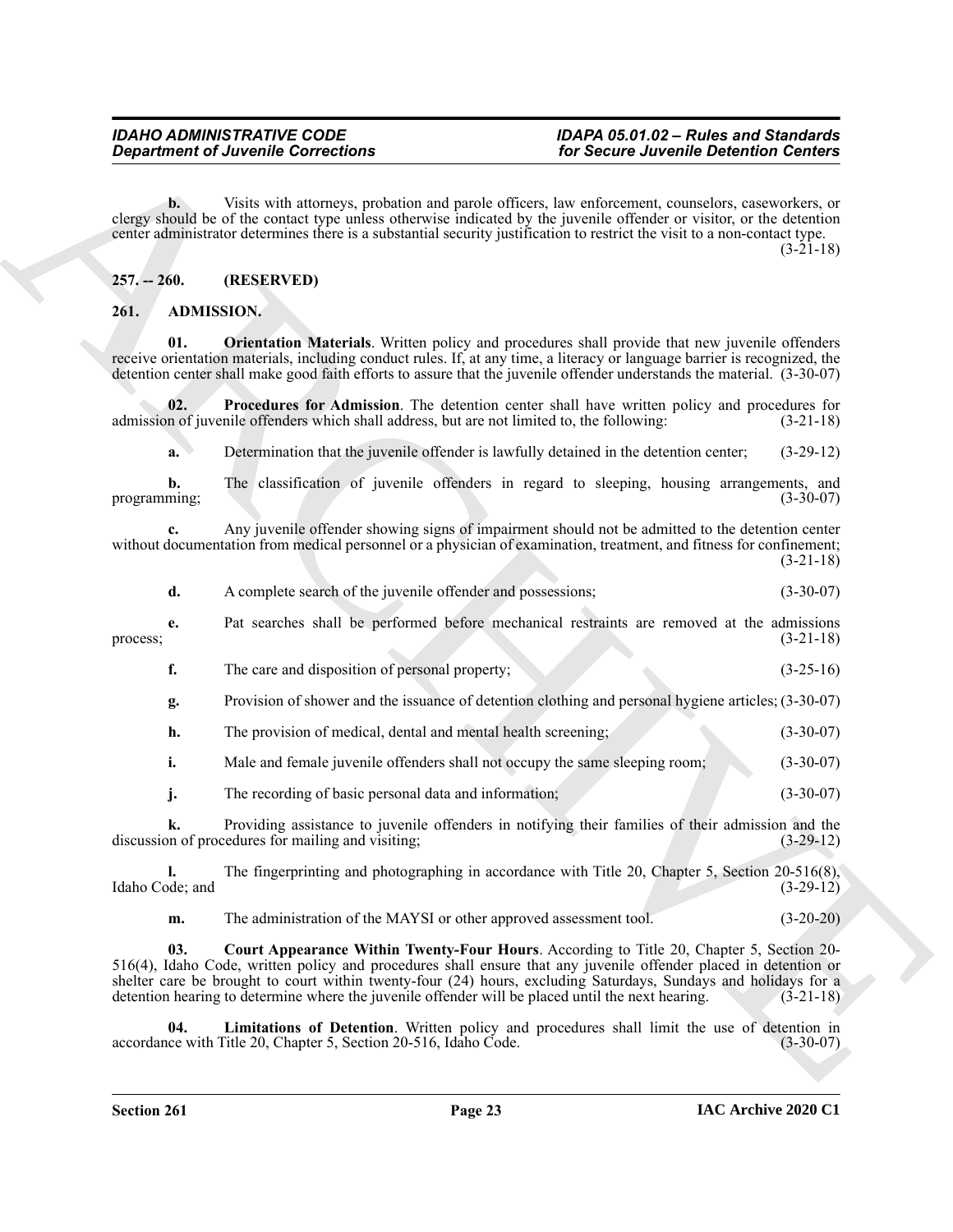#### <span id="page-23-8"></span><span id="page-23-0"></span>**262. RELEASE.**

<span id="page-23-12"></span><span id="page-23-11"></span>

| Verification of juvenile offender's identity; | $(3-20-14)$ |
|-----------------------------------------------|-------------|
| Verification of release papers;               | $(3-20-14)$ |

#### <span id="page-23-10"></span><span id="page-23-9"></span><span id="page-23-1"></span>**263. -- 264. (RESERVED)**

#### <span id="page-23-6"></span><span id="page-23-4"></span><span id="page-23-2"></span>**265. PROGRAMS AND SERVICES AVAILABLE.**

| <b>Department of Juvenile Corrections</b> |                          |                                                                                                                                                                                                                                                        | for Secure Juvenile Detention Centers |                                           |
|-------------------------------------------|--------------------------|--------------------------------------------------------------------------------------------------------------------------------------------------------------------------------------------------------------------------------------------------------|---------------------------------------|-------------------------------------------|
| 262.                                      | <b>RELEASE.</b>          |                                                                                                                                                                                                                                                        |                                       |                                           |
|                                           | 01.                      | Release of Offender. Written policy and procedures shall govern the release of any juvenile<br>offender and the release process including, but not limited to:                                                                                         |                                       | $(3-21-18)$                               |
|                                           | a.                       | Verification of juvenile offender's identity;                                                                                                                                                                                                          |                                       | $(3-20-14)$                               |
|                                           | $\mathbf{b}$ .           | Verification of release papers;                                                                                                                                                                                                                        |                                       | $(3-20-14)$                               |
|                                           | c.<br>is being released: | Completion of release arrangements, including the person or agency to whom the juvenile offender                                                                                                                                                       |                                       | $(3-20-14)$                               |
|                                           | d.                       | Return of personal effects; and                                                                                                                                                                                                                        |                                       | $(3-20-14)$                               |
|                                           | e.                       | Completion of any pending action.                                                                                                                                                                                                                      |                                       | $(3-20-14)$                               |
|                                           | 02.                      | Temporary Release. Written policy and procedures shall govern escorted and unsecured day<br>leaves into the community.                                                                                                                                 |                                       | $(3-21-18)$                               |
|                                           | 03.                      | Personal Property Complaints. Written policy and procedures shall govern a procedure for<br>handling complaints about personal property.                                                                                                               |                                       | $(4-5-00)$                                |
| Code.                                     | 04.                      | Disposal of Property. Property not claimed within four (4) months of a juvenile offender's<br>discharge may be disposed of by the detention center in accordance with Title 55, Chapter 14, Section 55-1402, Idaho                                     |                                       | $(3-29-12)$                               |
| $263. - 264.$                             |                          | (RESERVED)                                                                                                                                                                                                                                             |                                       |                                           |
| 265.                                      |                          | PROGRAMS AND SERVICES AVAILABLE.                                                                                                                                                                                                                       |                                       |                                           |
|                                           | 01.                      | Programs and Services. The detention center shall have written policy and procedures which<br>govern what programs and services will be available to juvenile offenders. These programs and services shall include,<br>at a minimum, the following:    |                                       | $(3-21-18)$                               |
|                                           | a.                       | Access or referral to counseling;                                                                                                                                                                                                                      |                                       | $(3-29-12)$                               |
|                                           | b.                       |                                                                                                                                                                                                                                                        |                                       |                                           |
|                                           |                          | Religious services on a voluntary basis;                                                                                                                                                                                                               |                                       |                                           |
|                                           | c.                       | One $(1)$ hour per day, five $(5)$ days per week of large muscle exercise;                                                                                                                                                                             |                                       |                                           |
|                                           | d.                       | Passive recreational activities:                                                                                                                                                                                                                       |                                       | $(3-29-12)$                               |
|                                           | e.                       | Regular and systematic access to reading material:                                                                                                                                                                                                     |                                       | $(3-29-12)$                               |
|                                           | f.                       | Work assignments; and                                                                                                                                                                                                                                  |                                       | $(3-29-12)$<br>$(3-29-12)$<br>$(3-29-12)$ |
| Education.                                | g.                       | Educational programs according to the promulgated rules of the Idaho State Department of                                                                                                                                                               |                                       | $(3-29-12)$                               |
|                                           | 02.                      | Records of Participation in Programs and Services. Records of participation in programs and<br>services must be recorded in daily shift log or juvenile offender's file or program records.                                                            |                                       |                                           |
|                                           | 03.                      | Limitations and Denial of Services. Access to services and programs will be afforded to all<br>juvenile offenders, subject to the limitations necessary to maintain detention center security and order. Any denial of<br>services must be documented. |                                       | $(3-20-14)$<br>$(3-29-12)$                |

#### <span id="page-23-7"></span><span id="page-23-5"></span><span id="page-23-3"></span>**266. -- 274. (RESERVED)**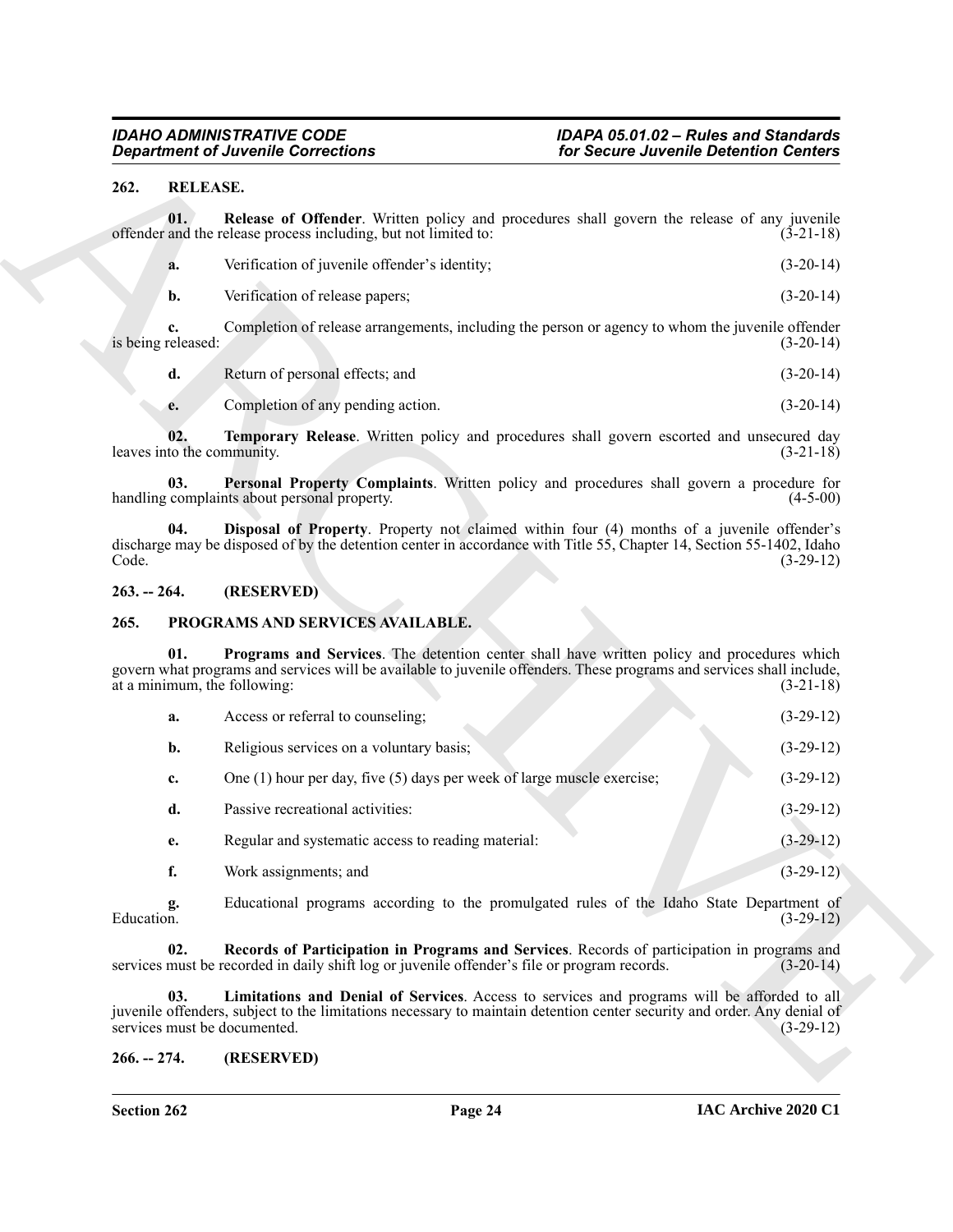#### <span id="page-24-3"></span><span id="page-24-1"></span><span id="page-24-0"></span>**275. DETENTION CENTER DESIGN, RENOVATION, AND CONSTRUCTION.**

**01. Applicability**. All standards in this section, except where exceptions are stated, shall apply to new juvenile detention centers, renovation of existing juvenile detention centers, and renovation of any existing building for use as a juvenile detention center. In the case of a partial renovation of an existing detention center, it is intended that these rules should apply only to the part of the detention center being added or renovated. ( that these rules should apply only to the part of the detention center being added or renovated.

<span id="page-24-4"></span>**02. Code Compliance**. In addition to these rules, all new construction and renovation shall comply with the applicable ADA, building, safety, and health codes of the local authority and the applicable requirements of the State Fire Marshal, and state law. Standards herein which exceed those of the local authority shall take precedence. (4-5-00)

<span id="page-24-6"></span>**03. Site Selection**. Juvenile detention centers should be located to facilitate access to community resources and juvenile justice agencies. If the detention center is located on the grounds or in a building with any other correctional facility, it shall be constructed as a separate, self-contained unit in compliance with Title 20, Chapter 5, Section 20-518, Idaho Code.

<span id="page-24-5"></span>**04. General Conditions**. All newly constructed or renovated juvenile detention centers shall conform to the following general conditions: (3-30-07)

**a.** Light levels in all housing areas shall be appropriate for the use and type of activities which occur.<br>hting shall permit adequate illumination for supervision; (3-30-07) Night lighting shall permit adequate illumination for supervision;

**b.** All living areas shall provide visual access to natural light;  $(3-30-07)$ 

**c.** HVAC systems shall be designed to provide that temperatures in indoor living and work areas are appropriate to the summer and winter comfort zones, and healthful and comfortable living and working conditions exist in the detention center; (3-30-07)

**d.** All locks, detention hardware, fixtures, furnishings, and equipment shall have the proper security value for the areas in which they are used. The use of padlocks in place of security locks on sleeping room or housing unit doors is prohibited; (3-30-07) (3-30-07)

**e.** Juvenile offenders' rights to privacy from unauthorized or degrading observation shall be protected without compromising the security and control of the detention center. Privacy screening for all toilet and shower areas which still allows adequate supervision of those areas should be incorporated into the design; (3-30-07)

**f.** The detention center shall have a perimeter which is secured in such a way that juvenile offenders remain within the perimeter and that access by the general public is denied without proper authorization; (3-30-07)

General of Ancesnie Corrections<br>
225. DELTANDON ISSUE ALL SCANDATION AND CONSTRUCTOON.<br>
225. DELTANDON ARCHIVES ALL SCANDATION AND CONSTRUCTOON THE CONSTRUCTOON AND CONSTRUCTOON AND CONSTRUCTOON ARCHIVES ARE CONSTRUCTOON **g.** The security area of the detention center shall have an audio communication system equipped with monitors in each sleeping room and temporary holding room designed to allow monitoring of activities and to allow juvenile offenders to communicate emergency needs to detention center employees. Closed circuit television should primarily be used to verify the identity of persons where direct vision is not possible. Closed circuit television shall not be used to routinely monitor the interior of sleeping rooms; and (3-30-07) not be used to routinely monitor the interior of sleeping rooms; and

**h.** All newly constructed or renovated detention centers shall provide an emergency source of power to supply electricity for entrance lighting, exit signs, circulation corridors, fire alarm, electrically operated locks and<br>(3-30-07) (3-30-07) the heating and ventilation system.

When designing or acquiring any new facility and in planning any substantial expansion or modification of existing facilities, the agency shall consider the effect of the design, acquisition, expansion, or modification upon the agency's ability to protect residents from any harm including sexual abuse as outlined by<br>PREA Standard Section 115.318. (3-20-14) PREA Standard Section 115.318.

<span id="page-24-2"></span>**05. Admission and Release Area**. The detention center shall have an intake and release area which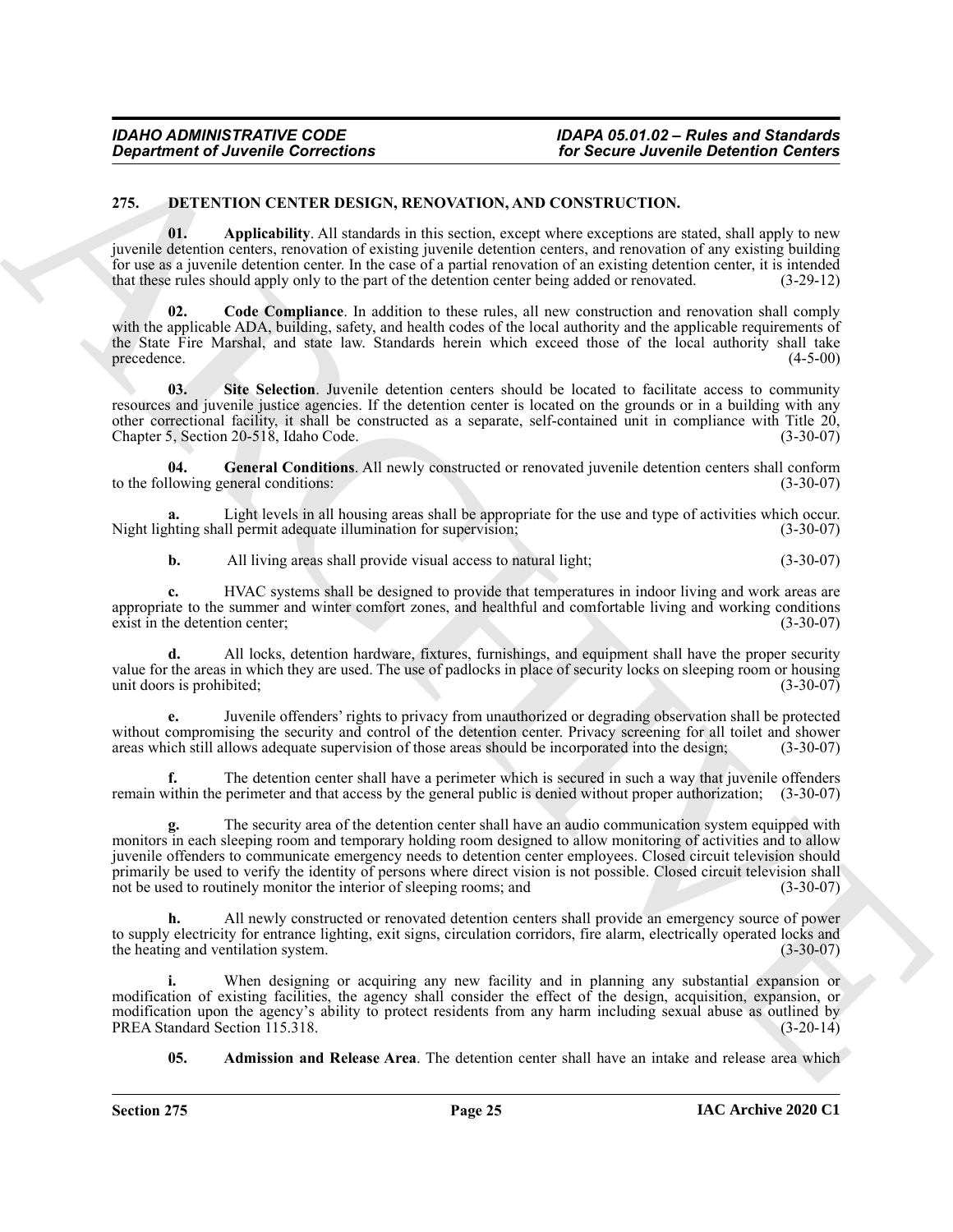## *Department of Juvenile Corrections for Secure Juvenile Detention Centers*

|                                | <b>Department of Juvenile Corrections</b><br>for Secure Juvenile Detention Centers                                                                                                                                                                                                                                                                                                                         |                                           |
|--------------------------------|------------------------------------------------------------------------------------------------------------------------------------------------------------------------------------------------------------------------------------------------------------------------------------------------------------------------------------------------------------------------------------------------------------|-------------------------------------------|
|                                | should be located within the security perimeter, but apart from other living and activity areas.                                                                                                                                                                                                                                                                                                           | $(3-30-07)$                               |
| a.                             | Adequate space shall be allocated for, at least but not limited to;                                                                                                                                                                                                                                                                                                                                        | $(3-30-07)$                               |
| i.                             | Reception;                                                                                                                                                                                                                                                                                                                                                                                                 | $(3-30-07)$                               |
| ii.                            | Booking;                                                                                                                                                                                                                                                                                                                                                                                                   | $(3-30-07)$                               |
| iii.                           | Search;                                                                                                                                                                                                                                                                                                                                                                                                    | $(3-30-07)$                               |
| iv.                            | Shower and clothing exchange;                                                                                                                                                                                                                                                                                                                                                                              | $(3-30-07)$                               |
| V.                             | Medical screening;                                                                                                                                                                                                                                                                                                                                                                                         | $(3-30-07)$                               |
| V1.                            | Storage of juvenile offender's personal property and detention center clothing;                                                                                                                                                                                                                                                                                                                            | $(3-30-07)$                               |
| V11.                           | Telephone calls;                                                                                                                                                                                                                                                                                                                                                                                           | $(3-30-07)$                               |
| viii.                          | Interviews; and                                                                                                                                                                                                                                                                                                                                                                                            | $(3-30-07)$                               |
| ix.                            | Release screening and processing.                                                                                                                                                                                                                                                                                                                                                                          | $(3-30-07)$                               |
| b.                             | If a detention center has temporary holding rooms, the rooms may be designed to detain juvenile<br>offenders for up to eight (8) hours pending booking, court appearance, housing assignment, transfer, or release.<br>Temporary holding rooms may be designed for multiple occupancy and shall provide thirty-five (35) square feet of<br>unencumbered floor space for each juvenile offender at capacity | $(3-30-07)$                               |
|                                |                                                                                                                                                                                                                                                                                                                                                                                                            |                                           |
| c.                             | Temporary holding rooms shall have access to a toilet and wash basin with hot and cold water.                                                                                                                                                                                                                                                                                                              | $(3-30-07)$                               |
| 06.                            | Single Occupancy Rooms. Single occupancy sleeping rooms or cells shall have a minimum of<br>thirty-five (35) square feet of unencumbered space and shall be equipped with at least a bed above the floor. (4-5-00)                                                                                                                                                                                         |                                           |
| 07.                            | Multiple Occupancy Rooms. Multiple occupancy sleeping rooms or cells shall have at least thirty-<br>five (35) square feet of unencumbered floor space per juvenile offender at the room's rated capacity and shall be<br>equipped with at least a bed off the floor for each juvenile offender.                                                                                                            |                                           |
| 08.                            | Sanitation and Seating. All single or multiple occupancy sleeping rooms shall be equipped with,<br>or have twenty-four (24) hours per day access without detention center staff assistance to toilets, wash basins with hot<br>and cold running water, and drinking water at the following ratios:                                                                                                         |                                           |
| a.                             | One (1) shower and one (1) toilet for every eight (8) juvenile offenders or fraction thereof;                                                                                                                                                                                                                                                                                                              | $(3 - 30 - 07)$                           |
| $\mathbf{b}$ .<br>thereof; and | One $(1)$ wash basin with hot and cold water for every twelve $(12)$ juvenile offenders or a fraction                                                                                                                                                                                                                                                                                                      | $(3-30-07)$<br>$(3-30-07)$<br>$(3-30-07)$ |
| c.                             | Tables and seating sufficient for the maximum number expected to use the room at one (1) time.                                                                                                                                                                                                                                                                                                             | $(3-30-07)$                               |
| 09.                            | Day Room and Multi-Purpose Room. The detention center shall have at least one (1) day room<br>and multi-purpose room which provides a minimum of thirty-five (35) square feet of floor space per juvenile offender<br>for the maximum number expected to use the room at one $(1)$ time.                                                                                                                   | $(3-30-07)$                               |
| 10.                            | Program Space. Adequate space shall be allocated for, but not limited to:                                                                                                                                                                                                                                                                                                                                  | $(3-30-07)$                               |

<span id="page-25-4"></span><span id="page-25-3"></span><span id="page-25-2"></span><span id="page-25-1"></span><span id="page-25-0"></span>

| 10. | <b>Program Space.</b> Adequate space shall be allocated for, but not limited to: | $(3-30-07)$ |
|-----|----------------------------------------------------------------------------------|-------------|
|     |                                                                                  |             |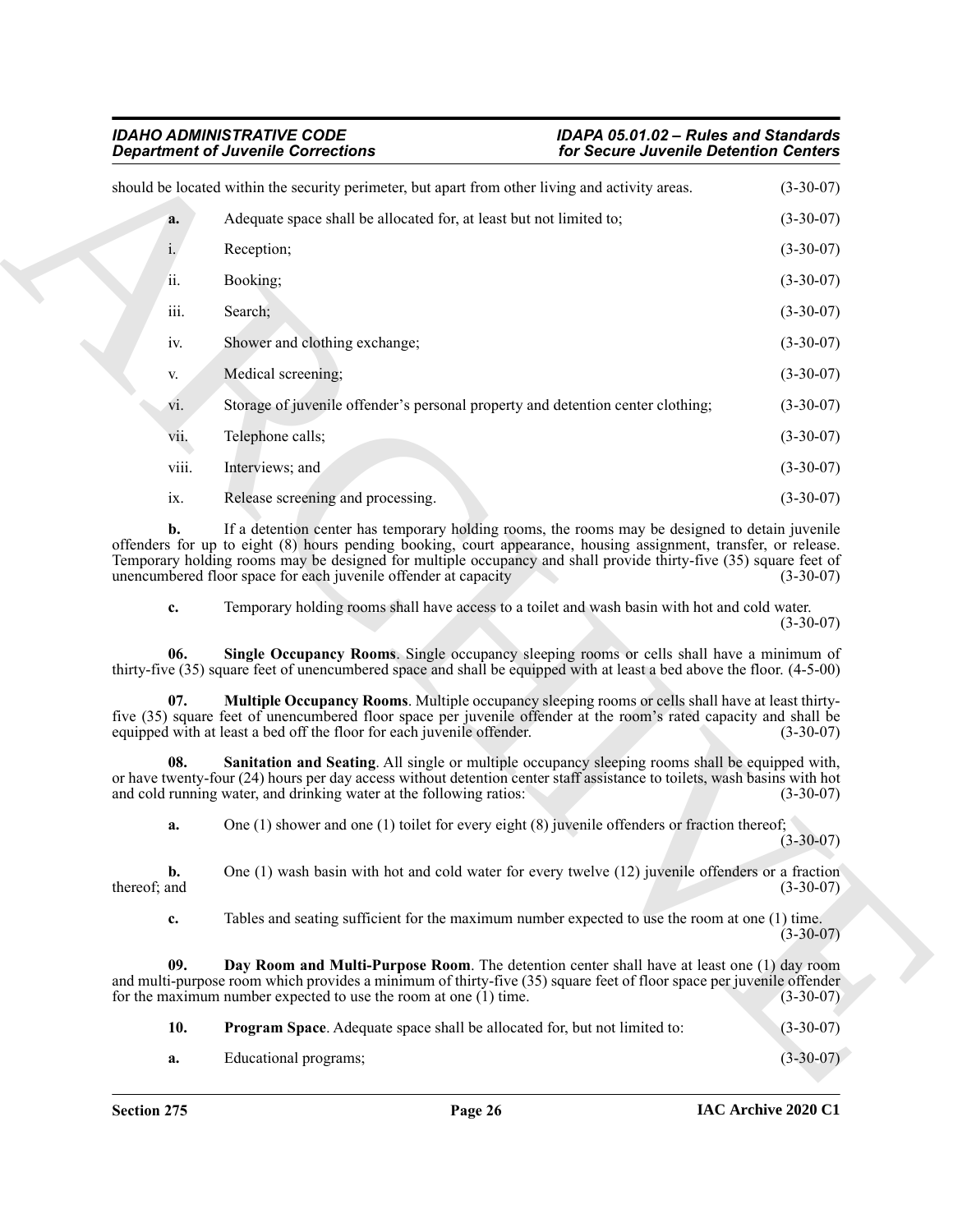<span id="page-26-8"></span><span id="page-26-7"></span><span id="page-26-6"></span><span id="page-26-5"></span><span id="page-26-4"></span><span id="page-26-3"></span><span id="page-26-2"></span><span id="page-26-1"></span><span id="page-26-0"></span>

| <b>Department of Juvenile Corrections</b> |                                                                                                                                                                                                                                                                                                                                                          | for Secure Juvenile Detention Centers |             |
|-------------------------------------------|----------------------------------------------------------------------------------------------------------------------------------------------------------------------------------------------------------------------------------------------------------------------------------------------------------------------------------------------------------|---------------------------------------|-------------|
| $\mathbf{b}$ .                            | Individual and group activities;                                                                                                                                                                                                                                                                                                                         |                                       | $(3-30-07)$ |
|                                           | Exercise and recreation, indoor and outdoor;                                                                                                                                                                                                                                                                                                             |                                       | $(3-30-07)$ |
| c.                                        |                                                                                                                                                                                                                                                                                                                                                          |                                       |             |
| d.                                        | Visitation;                                                                                                                                                                                                                                                                                                                                              |                                       | $(3-30-07)$ |
| e.                                        | Confidential attorney and clergy interviews; and                                                                                                                                                                                                                                                                                                         |                                       | $(3-30-07)$ |
| f.                                        | Counseling.                                                                                                                                                                                                                                                                                                                                              |                                       | $(3-30-07)$ |
| 11.                                       | Interview Space. A sufficient number of confidential interview areas to accommodate the<br>projected demand of visits by attorneys, counselors, clergy, or other officials shall be provided. At least one (1)<br>confidential interview area is required.                                                                                               |                                       | $(4-5-00)$  |
| 12.                                       | Medical Service Space. Space shall be provided for routine medical examinations, emergency<br>first-aid, emergency equipment storage, and secure medicine storage.                                                                                                                                                                                       |                                       | $(4-5-00)$  |
| 13.                                       | Food Service. The kitchen or food service area shall have sufficient space for food preparation,<br>serving, disposal, and clean-up to serve the detention center at its projected capacity. The kitchen or food service area<br>shall be properly equipped and have adequate storage space for the quantity of food prepared and served. (3-30-07)      |                                       |             |
| 14.<br>storage.                           | Laundry. Where laundry services are provided in-house, there shall be sufficient space available<br>for heavy duty or commercial type washers, dryers, soiled laundry storage, clean laundry storage, and laundry supply                                                                                                                                 |                                       | $(4-5-00)$  |
| 15.                                       | Janitor's Closet. At least one (1) secure janitor's closet containing a mop sink and sufficient space<br>for storage of cleaning supplies and equipment shall be provided within the security perimeter of the detention center.                                                                                                                         |                                       | $(3-30-07)$ |
| 16.                                       | Security Equipment Storage. A secure storage area shall be provided for all chemical agents,<br>weapons, and security equipment.                                                                                                                                                                                                                         |                                       | $(4-5-00)$  |
| 17.<br>toilet facilities.                 | Administration Space. Adequate space shall be provided which includes but is not limited to,<br>administrative, security, professional and clerical staff, offices, conference rooms, storage rooms, a public lobby, and                                                                                                                                 |                                       | $(4-5-00)$  |
| 18.<br>ADA standards.                     | Public Lobby. A public lobby or waiting area shall be provided which includes sufficient seating<br>and toilets. Public access to security and administrative work areas shall be restricted. All parts of the detention center<br>that are accessible to the public shall be accessible to, and usable by, persons with disabilities in compliance with |                                       | $(3-30-07)$ |
| 276. -- 999.                              | (RESERVED)                                                                                                                                                                                                                                                                                                                                               |                                       |             |
|                                           |                                                                                                                                                                                                                                                                                                                                                          |                                       |             |
|                                           |                                                                                                                                                                                                                                                                                                                                                          |                                       |             |
|                                           |                                                                                                                                                                                                                                                                                                                                                          |                                       |             |
|                                           |                                                                                                                                                                                                                                                                                                                                                          |                                       |             |
|                                           |                                                                                                                                                                                                                                                                                                                                                          |                                       |             |
|                                           |                                                                                                                                                                                                                                                                                                                                                          |                                       |             |
|                                           |                                                                                                                                                                                                                                                                                                                                                          |                                       |             |
|                                           |                                                                                                                                                                                                                                                                                                                                                          |                                       |             |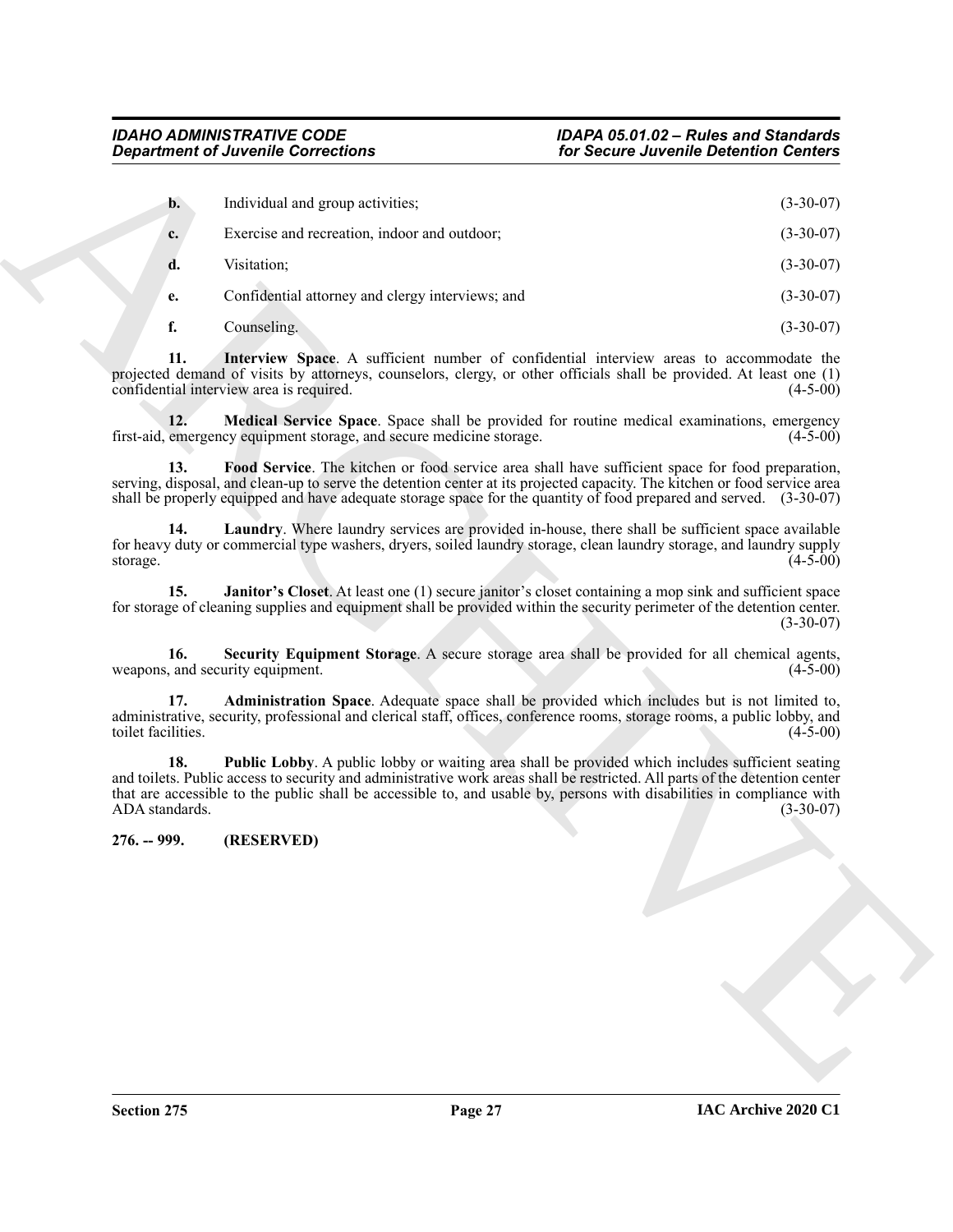# *Subject Index*

#### **A**

Administrative Appeals 4 Admission 23 Court Appearance Within Twenty-Four Hours 23 Limitations of Detention 23 Orientation Materials 23 Procedures for Admission 23

#### **C**

Communication & Correspondence 22 Confidential Visits 22 Mail Service 22 Mail, Visiting, Telephone 22 Resident Access to Outside Support Services 22 Search of Visitors 22 Telephone Service 22 Visitation 22 Visitation Restrictions 22 Compliance With Standards Enforced 7 Demonstration of Meaningful Progress Toward Achieving Compliance 7 Development of a Plan of Corrective Action 7 Conformity With Applicable Laws & Regulations 7

#### **D**

Definitions, IDAPA 05.01.02, Rules & Standards for Secure Juvenile Detention Centers 4 Body Cavity Search 4 Chemical Agent 4 Classification 4 Contact Visiting 4 Contraband 4 Corporal Punishment 4 Day Room/Multi-Purpose Room 4 Detention Center 4 Detention Records 4 Direct Care Staff 5 Electroshock Device 5 Emergency Care 5 Emergency Plans 5 Health Appraisal 5 Health Authority 5 Health-Trained Employee 5 Housing Unit 5 Incident Report 5 Juvenile Detention Records 5 Mechanical Restraints 5 Medical Employee 5 Medical Records 5

[A](#page-22-3)dministration Andre in the control of the state of the state of the state of the state of the state of the state of the state of the state of the state of the state of the state of the state of the state of the state of Pat Search 5 Perimeter Security 5 Perimeter Security Check 6 Petition for Exemption 6 Physical Intervention 6 Policy & Procedures 6 Prison Rape Elimination Act of 2003 (PREA) 6 Rated Capacity 6 Renovation 6 Rule Infraction 6 Safety Equipment 6 Secure Perimeter 6 Security Devices 6 Staffing Plan 6 Standards 6 Strip Search 7 Volunteer 7 Department Prepared Written Report Or Their Agents 7 Detention Center Administration 8 Detention Center Administrator 8 Governing Body 8 Legal Entity 8 Mission Statement 8 Policy & Procedures 8 Detention Center Design, Renovation, & Construction 25 Administration Space 27 Admission & Release Area 25 Applicability 25 Code Compliance 25 Day Room & Multi-Purpose Room 26 Food Service 27 General Conditions 25 Interview Space 27 Janitor's Closet 27 Laundry 27 Medical Service Space 27 Multiple Occupancy Rooms 26 Program Space 26 Public Lobby 27 Sanitation & Seating 26 Security Equipment Storage 27 Single Occupancy Rooms 26 Site Selection 25 Detention Center Information Systems 10 Access to Record 11 Records 10 Release of Information 11 Detention Center Security 14 Camera Surveillance 15 Cross Gender Supervision 14 Head Counts 14

Personal Observation 14 Security & Control Policy 14 Dietary Records 18 Food Service Records 18 Review of Menus 18 Documentation 11 Housing Assignment Roster 11 Incident Report Review 13 Incident Reports 12 Juvenile Detention Records 12 Shift Log 11 Visitor's Register 11

#### **F**

Food Service Sanitation 18 Written Policy & Procedures 18 Food Services 17

#### **H**

Health Services 20 Health Appraisal 21 Health Care 20 Informed Consent 21 Medical Judgments 21

**I** Incorporation By Reference 4 Inspection Provisions 7 Annual Visits 7 Review of Logs, Records, Policy & Procedure Manuals, Memorandums & Reports 7

### **L**

Legal Authority

#### **M**

Meals 18 Control of Utensils 18 Providing Meals 18 Withholding of Meals as Disciplinary Sanction Prohibited 18 Medical Information 13 Access to Medical Files 13 Medical Files 13

#### **P**

Perimeter Security Checks & Security Inspections 16 Perimeter Security Checks 16 Security Inspections 16 Personal Hygiene 19 Clothing & Linen Supplies 20 Clothing & Linens 19 Laundry Services 20 Personal Hygiene Items 19 Removal of Personal Hygiene Items 19